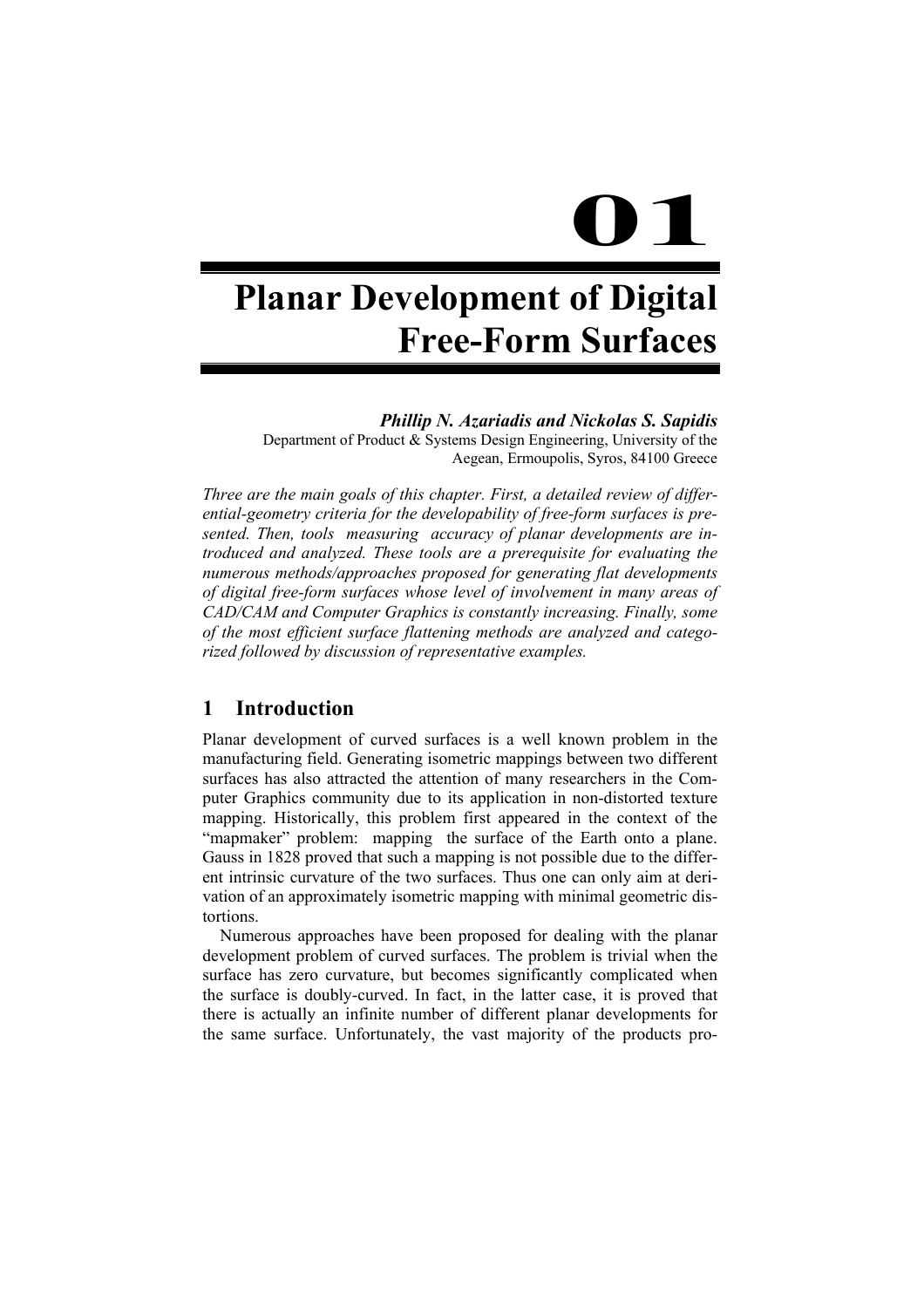duced nowadays include free-form surfaces, which are often created from clouds of points (produced using a modern digitizing device). The selection of the right method for producing a planar development is a subtle task, since there are many issues that have to be taken into consideration, such as production method, material properties, surface geometry, and so on.

The primary purpose of this chapter is to provide an analytical description of developability criteria for surfaces and present tools for measuring the accuracy of planar developments. A classification of the many available methods for generating flat developments of free-form surfaces is also presented. The final goal of this chapter is to help the reader understand, following an intuitive approach, the various aspects of the surface flattening problem and of the related solutions.

This chapter is structured as follows: in Section 2, we review results from differential geometry related to the developability of surfaces. In Section 3, we analyze local properties of a set of affine transformations used to approximate an isometric mapping of a doubly-curved surface onto the plane. In Section 4, a classification of the available flattening methods is presented. Section 5, concludes this chapter with examples and an evaluation of current methods for obtaining adequate planar developments.

# **2 Criteria of Developability for Surfaces**

This section reviews results from differential geometry which are applied to the development of a set of criteria for the *developability* of surfaces. The interested reader is referred to [10,19,21,32] for an in-depth analysis of the presented results. In the following, the cross product of vectors **x** and **y** is denoted by  $\mathbf{x} \times \mathbf{y}$ , the gross product of vectors **x**, **y** and **z** by  $[\mathbf{x}, \mathbf{y}, \mathbf{z}]$ , and the Euclidean norm of  $\mathbf{x}$  by  $\|\mathbf{x}\|$ .

### **2.1 Intrinsic Geometry of Surfaces**

The surface **x** of class  $C^m$ ,  $m \ge 2$ , is given by a parametric equation  $\mathbf{x} = \mathbf{x}(u, v)$ . The differential of  $\mathbf{x} = \mathbf{x}(u, v)$  at  $(u, v)$  is a 1-1 and onto linear mapping  $d\mathbf{x} = \mathbf{x}_u du + \mathbf{x}_v dv$  which maps the random vector  $(du, dv)$  of the *uv*-plane to the surface tangent vector  $\mathbf{x}_u du + \mathbf{x}_v dv$  at  $\mathbf{x}(u, v)$ . The First Fundamental Form of  $\mathbf{x} = \mathbf{x}(u, v)$  is a second degree function of *du* and *dv* given as [21]: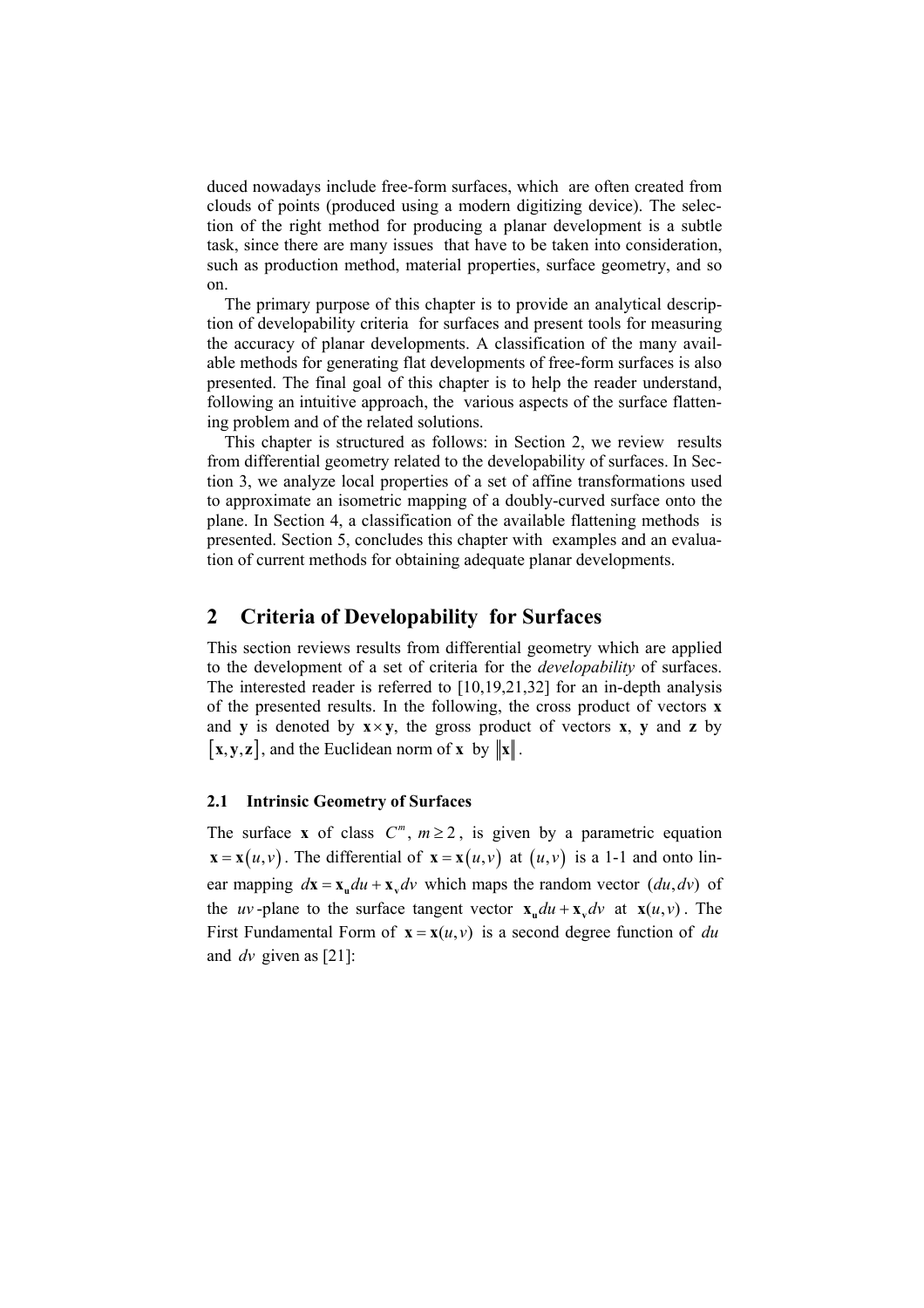$$
I(du, dv) = d\mathbf{x} \cdot d\mathbf{x} =
$$
  
=  $(\mathbf{x}_u du + \mathbf{x}_v dv) \cdot (\mathbf{x}_u du + \mathbf{x}_v dv) =$   
=  $(\mathbf{x}_u \cdot \mathbf{x}_u) du^2 + 2(\mathbf{x}_u \cdot \mathbf{x}_v) du dv + (\mathbf{x}_v \cdot \mathbf{x}_v) dv^2 =$   
=  $E du^2 + 2F du dv + G dv^2$  (1)

where

$$
E = \mathbf{x}_{\mathbf{u}} \cdot \mathbf{x}_{\mathbf{u}}, \quad F = \mathbf{x}_{\mathbf{u}} \cdot \mathbf{x}_{\mathbf{v}}, \quad G = \mathbf{x}_{\mathbf{v}} \cdot \mathbf{x}_{\mathbf{v}}.
$$
 (2)

The coefficients *E* , *F* and *G* are the *First Order Fundamental Coefficients* and are functions of *u* and *v* .

At every point on  $\mathbf{x} = \mathbf{x}(u, v)$  there is unit normal vector  $\mathbf{N} = \frac{\mathbf{x}_u \times \mathbf{x}_v}{\|\mathbf{x}_u \times \mathbf{x}_v\|}$  $\mathbf{u} \wedge \mathbf{v}$  $\mathbf{N} = \frac{\mathbf{X}_{\mathbf{u}} \times \mathbf{X}}{\mathbf{u}}$  $\mathbf{x}_{\mathrm{u}} \times \mathbf{x}$ 

which defines an at least  $C<sup>1</sup>$  mapping **N** from the surface to the unit sphere (Gauss mapping) with respect to  $u$  and  $v$ . The differential of **N** is a vector  $dN = N_u du + N_v dv$  normal to the surface tangent plane at  $\mathbf{x}(u, v)$ and it is called as the *Second Order Fundamental Form* of surface **x**. It is given by,

$$
\begin{aligned} \n\Pi(du, dv) &= -d\mathbf{x} \cdot d\mathbf{N} = \\ \n&= -(\mathbf{x}_u du + \mathbf{x}_v dv) \cdot (\mathbf{N}_u du + \mathbf{N}_v dv) = \\ \n&= Ldu^2 + 2Mdudv + Ndv^2 \n\end{aligned} \tag{3}
$$

where

$$
L = -\mathbf{x}_{\mathbf{u}} \cdot \mathbf{N}_{\mathbf{u}}, \ M = -\frac{1}{2} (\mathbf{x}_{\mathbf{u}} \cdot \mathbf{N}_{\mathbf{v}} + \mathbf{x}_{\mathbf{v}} \cdot \mathbf{N}_{\mathbf{u}}), \ N = -\mathbf{x}_{\mathbf{v}} \cdot \mathbf{N}_{\mathbf{v}}.
$$
 (4)

The coefficients *L* , *M* and *N* are the *Second Order Fundamental Coefficients* and can be alternatively written as

$$
L = \mathbf{x}_{\mathbf{u}\mathbf{u}} \cdot \mathbf{N}, \quad M = \mathbf{x}_{\mathbf{u}\mathbf{v}} \cdot \mathbf{N}, \quad N = \mathbf{x}_{\mathbf{v}\mathbf{v}} \cdot \mathbf{N} \,. \tag{5}
$$

Each surface point  $P = x(u, v)$  can be characterized through the result of the scalar  $\Delta = LN - M^2$  in four distinct cases:

- Elliptic point:  $\Delta > 0$
- Hyperbolic point:  $\Delta < 0$
- Parabolic point:  $\Delta = 0$  and  $L^2 + M^2 + N^2 \neq 0$
- Flat point:  $\Delta = 0$  and  $L = M = N = 0$ .

Moreover, there are two scalars, namely  $\kappa_1$  and  $\kappa_2$ , defined at **P** which correspond to the two main curvatures of **x** at **P** and are given as the roots of the second degree equation:

$$
\kappa^2 - 2H\kappa + K = 0\tag{6}
$$

where

$$
H = \frac{1}{2}(\kappa_1 + \kappa_2) = \frac{EN + GL - 2FM}{2(EG - F^2)}
$$
(7)

is the *mean curvature* at **P** and is the average of  $\kappa_1$  and  $\kappa_2$ . The scalar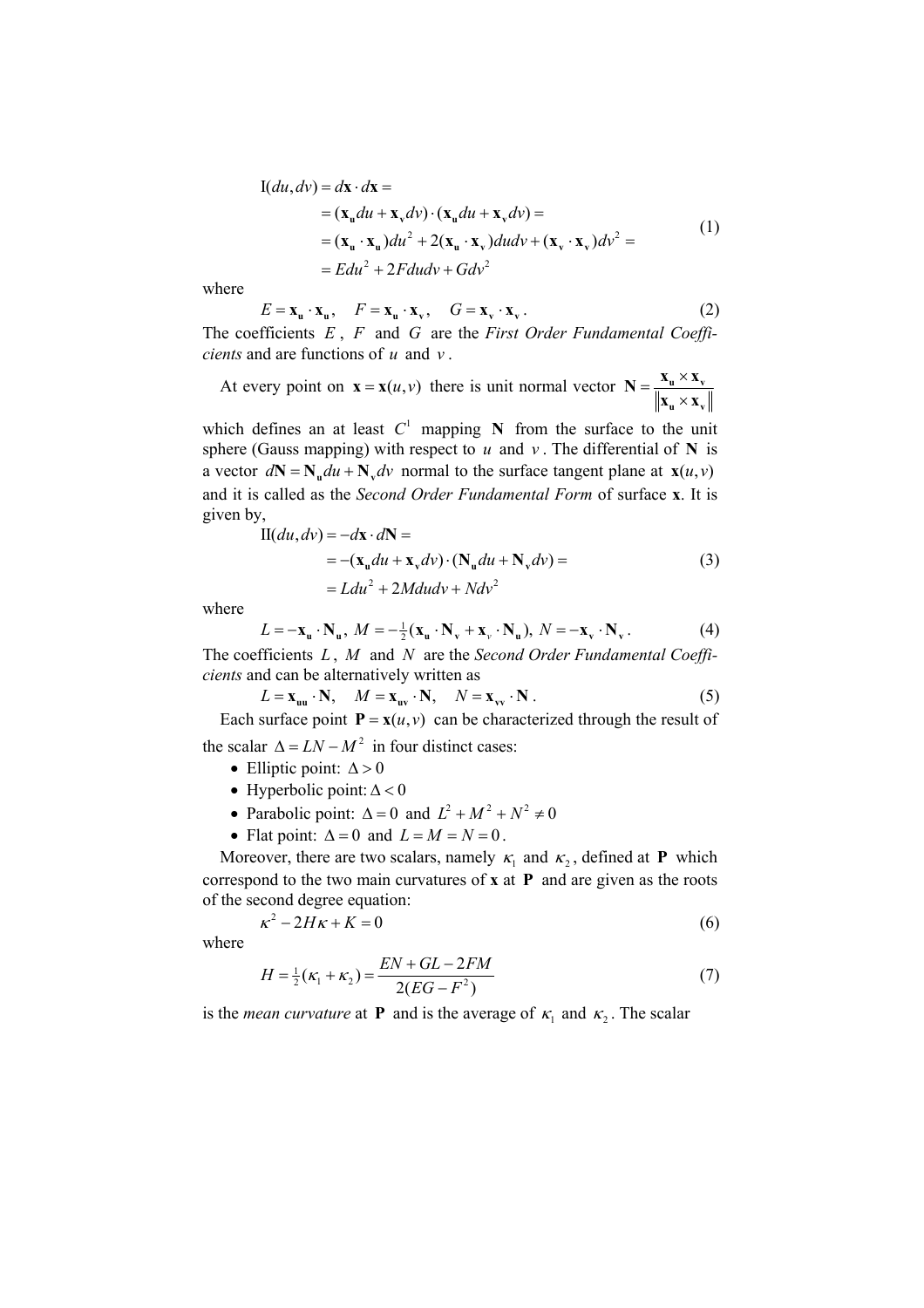$$
K = \kappa_1 \kappa_2 = \frac{LN - M^2}{EG - F^2}
$$
\n<sup>(8)</sup>

is the well-known *Gaussian curvature* at **P**. Comparing Eq.(8) with  $\Delta$  we conclude that a surface point is elliptic, hyperbolic, parabolic or flat iff  $K > 0$ ,  $K < 0$  or  $K = 0$ , respectively.

#### **2.2 Isometric Mappings**

Let **f** be a 1-1 mapping of a surface *S* onto a surface  $S^*$ . Mapping **f** defines an *isometric mapping* or an *isometry* if the arc length of a normal arc  $\mathbf{x} = \mathbf{x}(t)$  of *S* equals the length of its image  $\mathbf{x}^* = \mathbf{x}^*(t) = \mathbf{f}(\mathbf{x}(t))$  on  $S^*$ . If **f** is an isometry then  $f^{-1}$  is an isometry from  $S^*$  onto  $S$ , too. In such a case we call *S* and  $S^*$  isometric. In general, it can be proved [21] that a 1-1 mapping **f** from *S* onto  $S^*$  is an isometry iff for each part  $\mathbf{x} = \mathbf{x}(u, v)$ of *S* and  $\mathbf{x}^* = \mathbf{f}(\mathbf{x}(u, v))$  of *S*<sup>\*</sup> the first order fundamental coefficients are equal:  $E = E^*, F = F^* \text{ and } G = G^*.$  (9)

$$
E = E^*, \ F = F^* \text{ and } G = G^*.
$$
 (9)

## **2.3 Developability Criteria for Surfaces**

Two surfaces *S* and  $S^*$  are called *applicable* if there is a continuous family of mappings  $f_1$ ,  $0 \le \lambda \le 1$ , from *S* onto  $S^*$  such that

- a. **f**<sub>0</sub> $(S) = S$
- b.  $f_1(S) = S^*$
- c. mappings  $f_1$  are isometric mappings from *S* onto  $f_1(S)$ , for every  $\lambda \in [0,1]$ .

Intuitively, one understand that *S* and  $S^*$  are applicable if *S* can be bended continuously and isometrically in such a way that the final bended surface coincides with  $S^*$ , Obviously, if *S* and  $S^*$  are applicable then they are isometric too.

Taking the aforementioned into account, we can easily ascertain that a surface is *developable* iff it is applicable to the plane. Thus, every developable surface can be unrolled onto a plane without distortion, implying that a developable surface can be constructed through the smooth bend of a plane sheet. As a result, every developable surface is isometric to the plane and therefore it holds that  $LN - M^2 = 0$  – meaning that all points of such a surface are parabolic or flat – and thus its Gaussian curvature equals zero at every point. This discussion is summarized by the following theorem: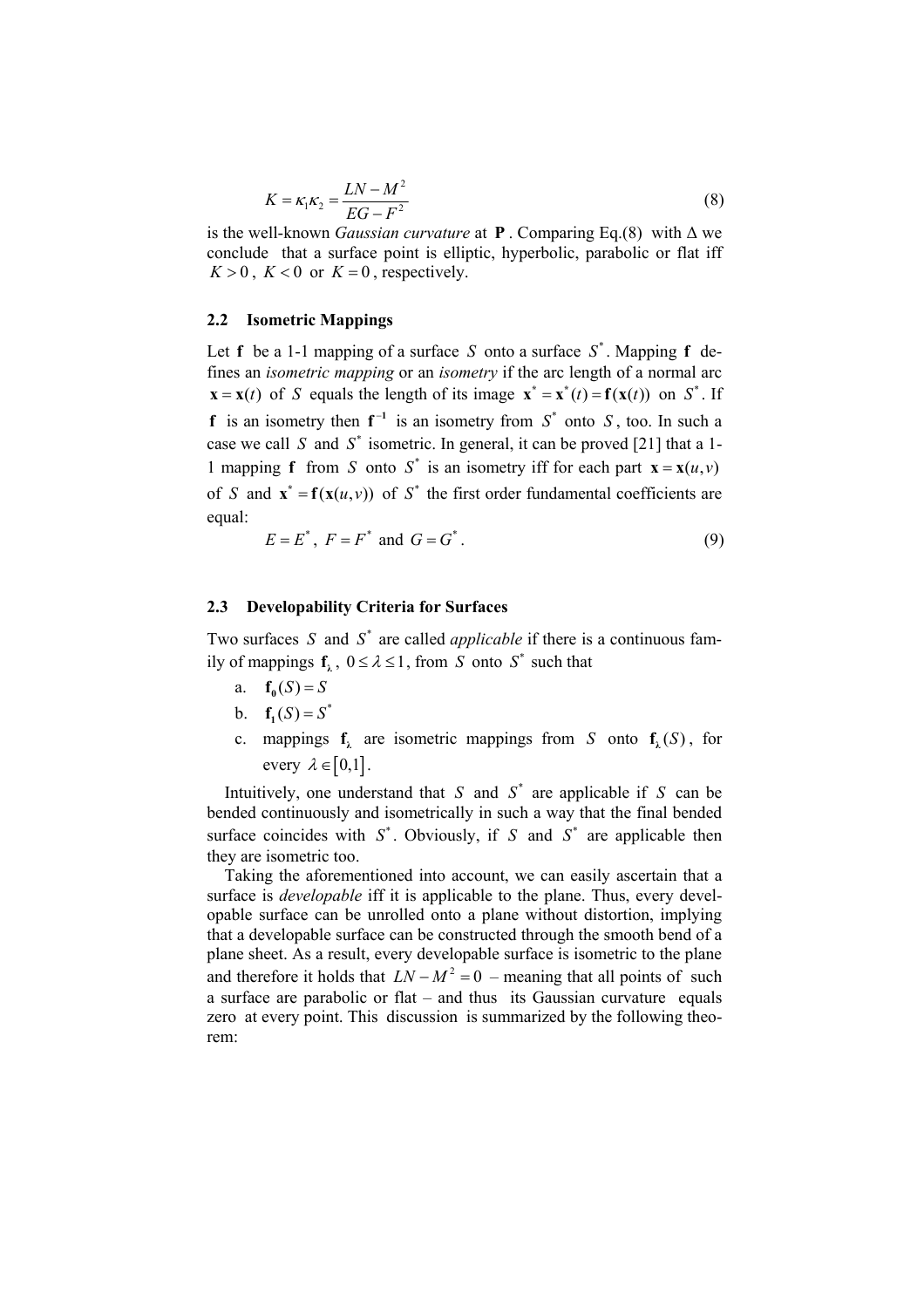**Theorem 1.** Let S be a  $C^m$ ,  $m \geq 2$ , class surface. The following prop*erties are equivalent:* 

- *i. The surface is developable.*
- *ii. All the surface points are parabolic or flat.*
- *iii. The Gaussian curvature at every surface point equals zero.*
- *iv. The surface is applicable to the plane.*

Essentially, this theorem stands as a general criterion for the developability of any surface. However, more specific criteria can be developed for certain families of surfaces like ruled or revolved surfaces.

#### *2.3.1. Ruled Surfaces*

A ruled surface is constructed from a one-parameter family of lines and its normal parametric equation is given by

$$
\mathbf{x} = \mathbf{x}(u, v) = \mathbf{n}(u) + v\mathbf{q}(u), \ v \in (-\infty, +\infty), \tag{10}
$$

where,  $\mathbf{n} = \mathbf{n}(u)$  is a  $C^m$ ,  $m \ge 2$ , curve called a *directrix* and  $\mathbf{q} = \mathbf{q}(u)$  is a

 $C^m$ ,  $m \ge 2$ , vector function which defines the lines' direction at each point  $\mathbf{n} = \mathbf{n}(u)$ , and it is called a *generatrix*. The surface normal vector is given by,

$$
N = \frac{(\dot{n} + v\dot{q}) \times q}{\sqrt{(\dot{n} + v\dot{q})^2 - (n,q)^2}}
$$
(11)

where,  $\dot{\mathbf{n}} = \frac{d\mathbf{n}}{du}$  and  $\dot{\mathbf{q}} = \frac{d\mathbf{q}}{du}$ .

**Theorem 2.** *A ruled surface is developable iff*  $[\dot{\mathbf{n}}, \dot{\mathbf{q}}, \dot{\mathbf{q}}] = 0$ .

**Proof.** A ruled surface is developable if the cross product of two normal vectors defined at arbitrarily positions  $v_1 \neq v_2$  of the same generatrix equals to zero. It holds,

$$
[(\dot{\mathbf{n}} + v_1 \dot{\mathbf{q}}) \times \mathbf{q}] \times [(\dot{\mathbf{n}} + v_2 \dot{\mathbf{q}}) \times \mathbf{q}] =
$$
  
= [(\dot{\mathbf{n}} + v\_1 \dot{\mathbf{q}}), \mathbf{q}, \mathbf{q}] (\dot{\mathbf{n}} + v\_2 \dot{\mathbf{q}}) - [(\dot{\mathbf{n}} + v\_1 \dot{\mathbf{q}}), \mathbf{q}, (\dot{\mathbf{n}} + v\_2 \dot{\mathbf{q}})]\mathbf{q} =  
= (v\_1 - v\_2)[\dot{\mathbf{n}}, \mathbf{q}, \dot{\mathbf{q}}] \mathbf{q} \t\t(12)

which completes the proof.  $\blacksquare$ 

#### *2.3.2. Revolved Surfaces*

Let the normal parametric equation of a revolved surface be

$$
\mathbf{x} = \mathbf{x}(u, v) = (r(u)\cos v, r(u)\sin v, z(u))
$$
\n(13)

where  $r = r(u)$ ,  $z = z(u)$  are the parametric equations of the surface meridians, and *u* is the arc length of each meridian.

**Theorem 3.** *A revolved surface is developable iff*  $r'' = 0$ . **Proof.** The first order fundamental coefficients are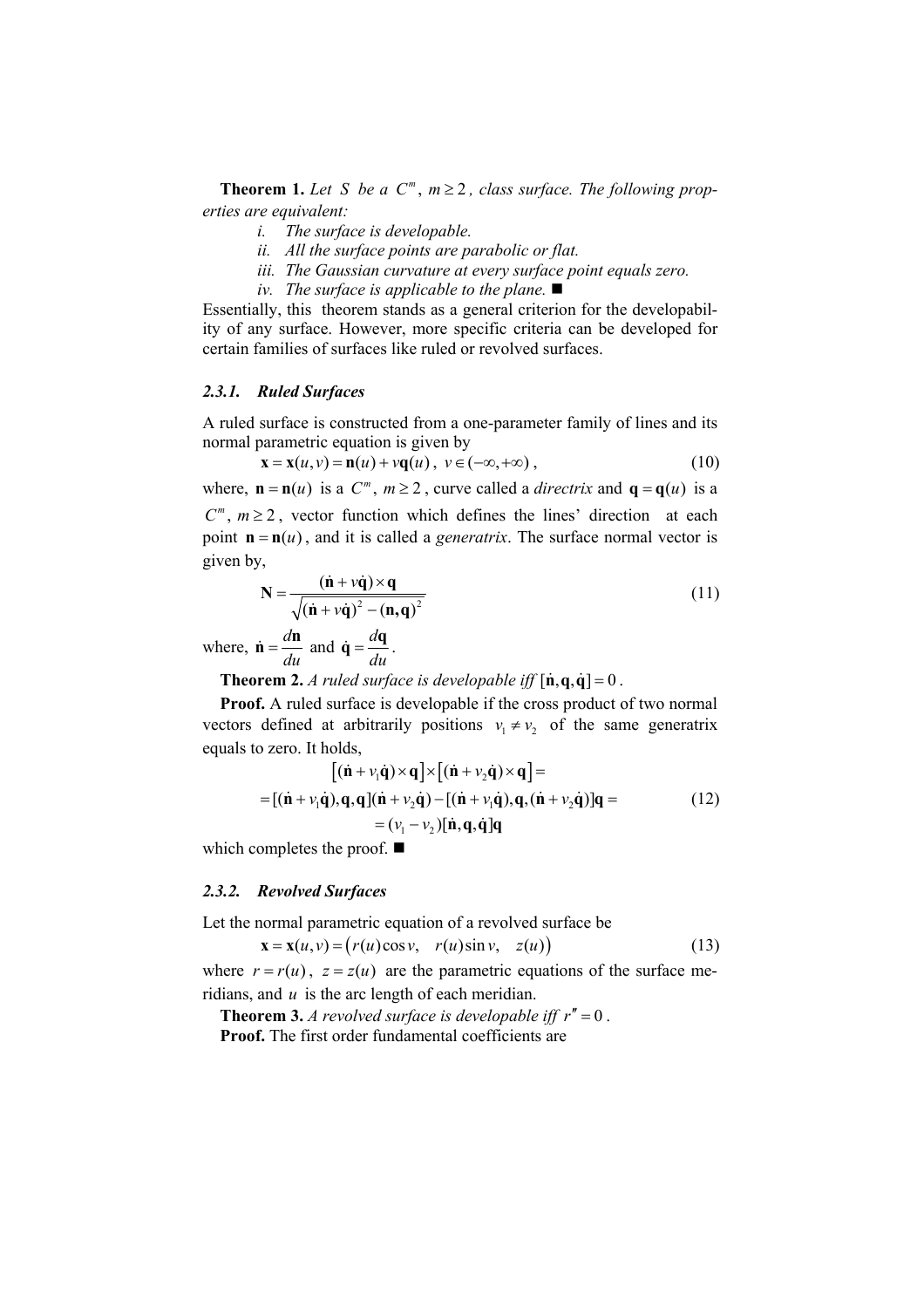$$
E = 1, F = 0, G = r^2 \tag{14}
$$

$$
L = r'z'' - r''z', \ M = 0, \ N = rz'
$$
 (15)

Substituting into Eq.(8) leads to the following expression for the Gaussian curvature of the surface

$$
K = K(u) = \frac{z'(r'z'' - r''z')}{r},
$$
\n(16)

which obviously depends only on the arc length *u* . Then,

$$
(r')^{2} + (z')^{2} = 1 \Longrightarrow r'r'' + z'z'' = 0 \Longrightarrow z'' = -\frac{r'r''}{z'}.
$$
 (17)

Substituting Eq.(17) into Eq. (16) produces

$$
K(u) = -\frac{r''}{r},\tag{18}
$$

which completes the proof. ■

**Theorem 4.** A revolved surface is developable iff 
$$
\begin{vmatrix} r'(u_1) & z'(u_1) \\ r'(u_2) & z'(u_2) \end{vmatrix} = 0
$$
 for

*every*  $u_1 \neq u_2$ .

**Prof.** The surface normal vector is

 $N = (-z'(u)\cos v, -z'(u)\sin v, r'(u)).$  (19)

Let  $N_1$  and  $N_2$  two surface normal vectors defined at the same meridian for  $u_1 \neq u_2$ . The surface will be developable iff the cross product of  $N_1$ and  $N<sub>2</sub>$  equals to zero. This implies that

$$
\mathbf{N}_1 \times \mathbf{N}_2 = \begin{vmatrix} r'(u_1) & z'(u_1) \\ r'(u_2) & z'(u_2) \end{vmatrix} (\sin v, -\cos v, 0) . \tag{20}
$$

Taking into account that  $\sin^2 v + \cos^2 v = 1$ , we derive that  $N_1 \times N_2 = 0$  iff 1)  $\leq$   $\left\langle u_1 \right\rangle$ 2)  $2(u_2)$  $(u_1)$   $z'(u_1)$  = 0  $(u_2)$   $z'(u_2)$  $r'(u_1)$   $z'(u)$  $r'(u_1) = z'(u_1)$ <br>  $r'(u_2) = z'(u_2) = 0$ , which completes the proof.

# **3 Evaluating Planar Developments**

The above criteria for developability limit the variety of surfaces that can be isometrically unfolded onto the plane. On the other hand, the vast variety of surfaces used in today's products are doubly curved with arbitrarily complex shapes. For these surfaces, approximate, local isometricmappings should be considered, which is the subject of this section.

The surfaces considered in the present context are approximated with an adequate mesh **Φ** of triangles. This implies that the mesh is allowed to have variable density depending on the local accuracy of approximation. Note, that **Φ** contains only positive non-degenerated triangles, i.e., the ver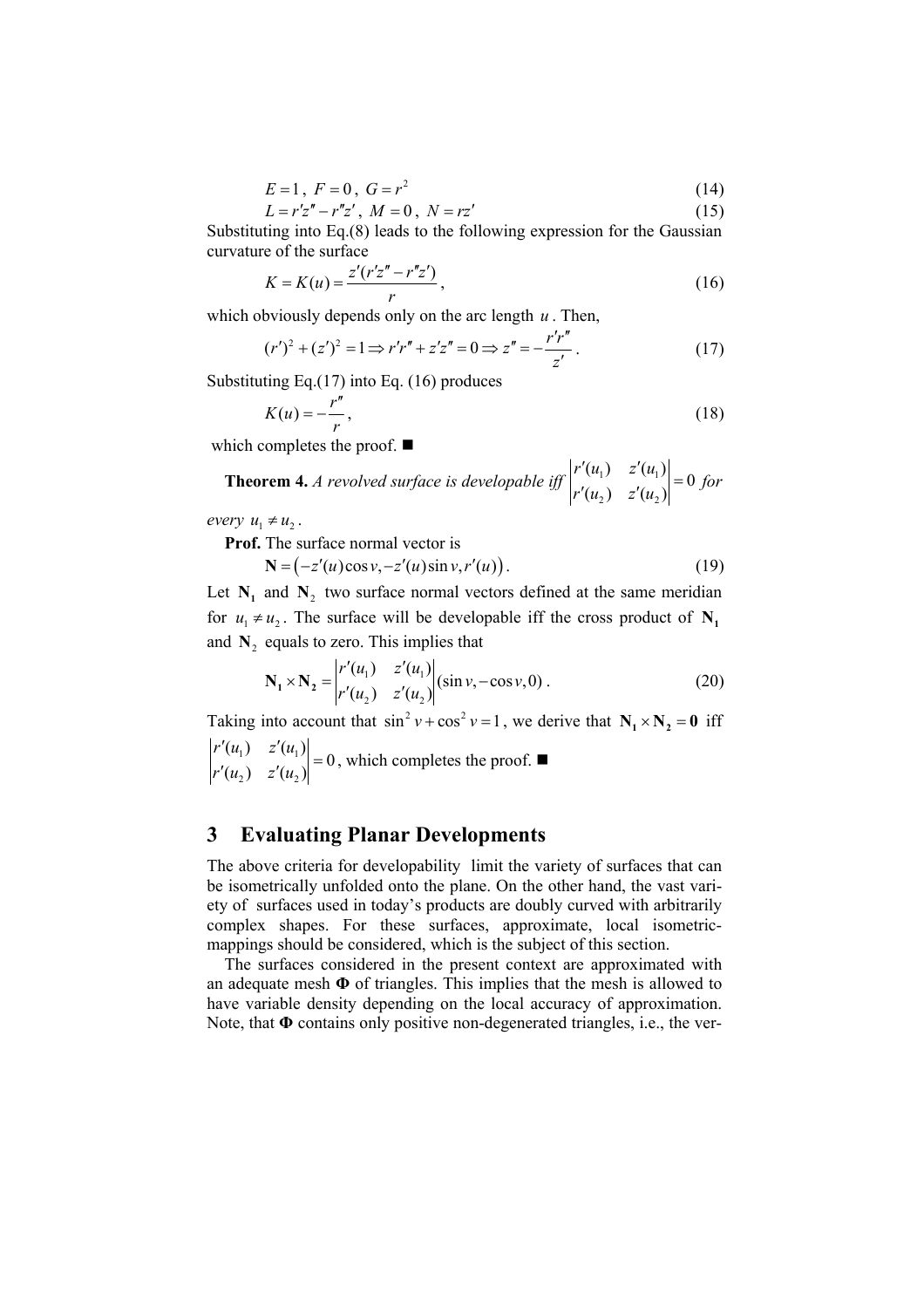tices have a counter-clockwise order and the triangle area is always positive.

#### **3.1 Affine Triangle Transformations**

Let *S* be a surface given by the parametric equation  $\mathbf{x} = \mathbf{x}(u, v)$  and the uv-plane *P*. Then,  $\mathbf{x}^{-1}$  maps three-dimensional points of *S* onto the plane *P* . If **x** is an isometry then the surface *S* is developable. We focus on the case where **x** is not an isometry.

Since *S* is approximated with a finite number of triangular elements, we can also approximate **x** using the same number of local mappings between triangular elements. We assume that there is a mesh **φ** on plane *P* having equivalent topological characteristics with **Φ**. There is a 1-1 correspondence between the elements of **Φ** and **φ**.

Let us consider an arbitrarily pair of corresponding triangles  $\nabla$ (**A,B,C**) of  $\Phi$  and  $\nabla$ (**a**,**b**,**c**) of  $\phi$ , where  $\mathbf{A}, \mathbf{B}, \mathbf{C} \in \mathbb{R}^3$  and  $\mathbf{a}, \mathbf{b}, \mathbf{c} \in \mathbb{R}^2$  are respectively the vertices of the triangles. Using the Gram-Schmidt orthogonalization, we define a local orthonormal coordinate system in each triangle as follows.

Let *L* be the orthonormal coordinate system with unit vectors  $Q_1$  and **Q**2 defined as

$$
Q_{1} = \frac{\mathbf{B} - \mathbf{A}}{\|\mathbf{B} - \mathbf{A}\|}
$$
  

$$
Q_{2} = \frac{(\mathbf{C} - \mathbf{A}) - ((\mathbf{C} - \mathbf{A}) \cdot \mathbf{Q}_{1}) \mathbf{Q}_{1}}{\|(\mathbf{C} - \mathbf{A}) - ((\mathbf{C} - \mathbf{A}) \cdot \mathbf{Q}_{1}) \mathbf{Q}_{1}\|}
$$
 (21)

The origin of *L* is set to be the point **A**.

Similarly, let  $\ell$  denote the local orthonormal coordinate system with unit vectors  $\mathbf{q}_1$  and  $\mathbf{q}_2$ :

$$
\mathbf{q}_1 = \frac{\mathbf{b} - \mathbf{a}}{\|\mathbf{b} - \mathbf{a}\|}
$$
  
\n
$$
\mathbf{q}_2 = \frac{(\mathbf{c} - \mathbf{a}) - ((\mathbf{c} - \mathbf{a}) \cdot \mathbf{q}_1) \mathbf{q}_1}{\|(\mathbf{c} - \mathbf{a}) - ((\mathbf{c} - \mathbf{a}) \cdot \mathbf{q}_1) \mathbf{q}_1\|}
$$
\n(22)

The origin of  $\ell$  is the point **a**. Then, the local coordinates of the two triangles are given, with respect to the two local coordinate systems, by

$$
\mathbf{A}^{L} = (0,0)
$$
  
\n
$$
\mathbf{B}^{L} = ||\mathbf{B} - \mathbf{A}||\mathbf{Q}_{1} = (B_{x}^{L}, 0)
$$
  
\n
$$
\mathbf{C}^{L} = ((\mathbf{C} - \mathbf{A}) \cdot \mathbf{Q}_{1}, (\mathbf{C} - \mathbf{A}) \cdot \mathbf{Q}_{2}) = (C_{x}^{L}, C_{y}^{L})
$$
\n(23)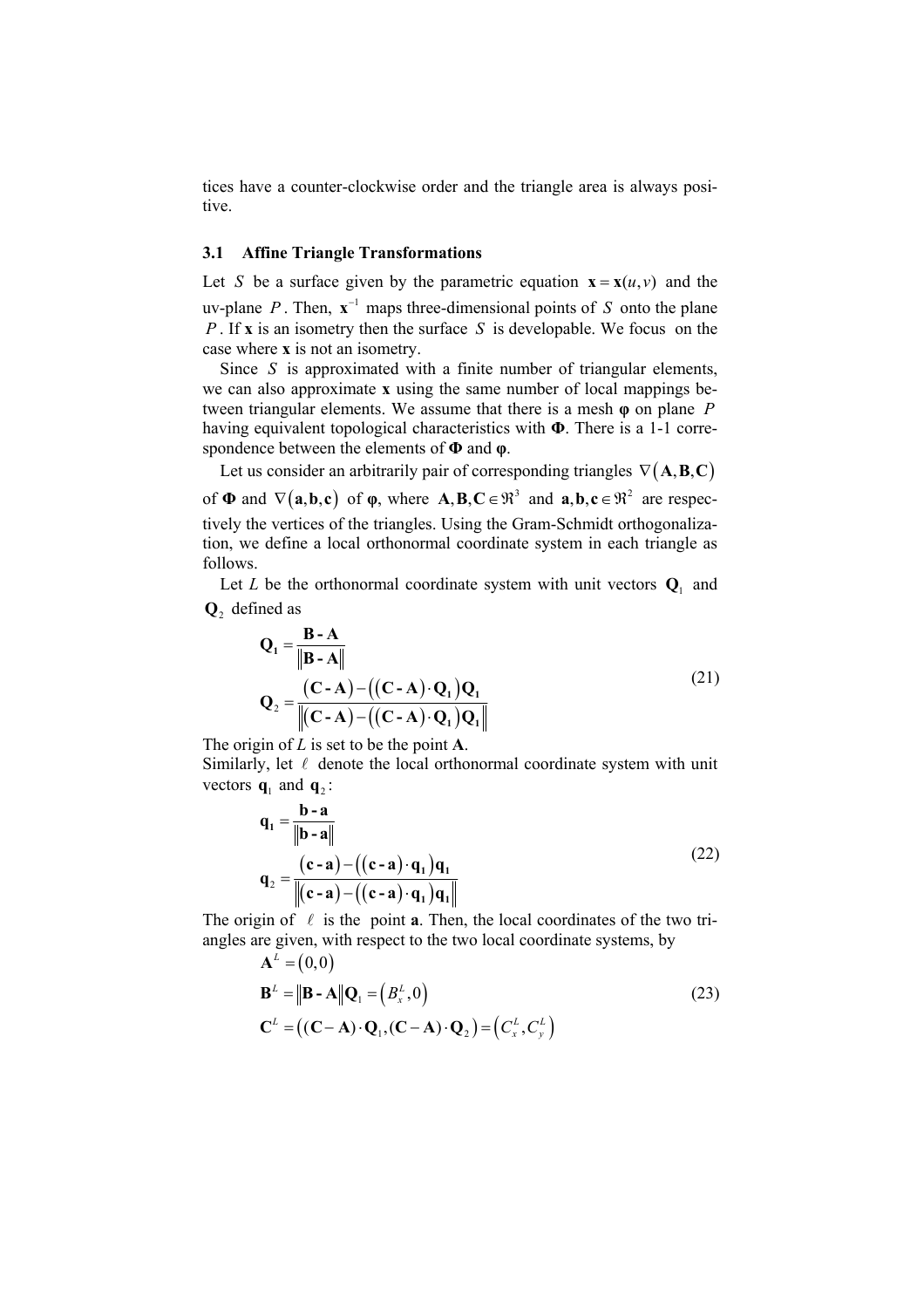$$
\mathbf{a}^{\ell} = (0,0)
$$
  
\n
$$
\mathbf{b}^{\ell} = ||\mathbf{b} - \mathbf{a}||\mathbf{q}_1 = (b_x^{\ell}, 0)
$$
  
\n
$$
\mathbf{c}^{\ell} = ((\mathbf{c} - \mathbf{a}) \cdot \mathbf{q}_1, (\mathbf{c} - \mathbf{a}) \cdot \mathbf{q}_2) = (c_x^{\ell}, c_y^{\ell})
$$
\n(24)

We define an affine transformation of triangle  $\nabla$ (**A,B,C**) to the triangle  $\nabla$ (**a**,**b**,**c**) by a local linear mapping **f** written in matrix form as

$$
\begin{bmatrix} b_x^{\ell} & c_x^{\ell} \\ 0 & c_y^{\ell} \end{bmatrix} = \mathbf{f} \begin{bmatrix} B_x^{\ell} & C_x^{\ell} \\ 0 & C_y^{\ell} \end{bmatrix} \Leftrightarrow
$$
\n
$$
\mathbf{f} = \begin{bmatrix} b_x^{\ell} & c_x^{\ell} \\ 0 & c_y^{\ell} \end{bmatrix} \begin{bmatrix} B_x^{\ell} & C_x^{\ell} \\ 0 & C_y^{\ell} \end{bmatrix}^{-1} \Leftrightarrow
$$
\n
$$
\mathbf{f} = \begin{bmatrix} \frac{b_x^{\ell}}{B_x^{\ell}} & \frac{B_x^{\ell}c_x^{\ell} - b_x^{\ell}C_x^{\ell}}{B_x^{\ell}C_y^{\ell}} \\ 0 & \frac{c_y^{\ell}}{C_y^{\ell}} \end{bmatrix}
$$
\n
$$
\mathbf{f} = \begin{bmatrix} b_x^{\ell} & b_x^{\ell} & c_y^{\ell} \\ 0 & \frac{c_y^{\ell}}{C_y^{\ell}} \end{bmatrix}
$$
\n
$$
\begin{bmatrix} b_{\ell}^{\ell} & c_{\ell}^{\ell} \end{bmatrix}
$$
\n
$$
(25)
$$

Note that the matrix 0 *x x y*  $B_r^{\ell}$  *C C*  $B^\ell$ ,  $C^\ell$ ,  $\left[\begin{array}{ccc} \texttt{a} & \texttt{c} \ \texttt{0} & \texttt{C}_y^\ell \end{array} \right]$  $\frac{x}{\ell}$  always has an inverse since the determi-

nant  $D = B_x^{\ell} C_y^{\ell}$  is nonzero. The set of all local mappings **f** defines an approximation of  $\mathbf{x}^{-1}$ . Furthermore, if the two corresponding triangles are equal then **f** is an isometry and surface *S* is considered, in this triangular area, locally isometric to the plane. Thus, we should focus on the study of the properties of **f**, which is the subject of the next section.

#### **3.2 Properties of Local Mappings**

In this section we shall investigate both quantitative and qualitative characteristics of local mappings **f** in order to ascertain whether they define an isometry or not.

#### *3.2.1 Mapping Points*

We can simplify the used notation taking into account that, since  $L$  and  $\ell$ are orthonormal coordinate systems, we can express the coordinates of the vertices of  $\nabla (\mathbf{A}^L, \mathbf{B}^L, \mathbf{C}^L)$  and  $\nabla (\mathbf{a}^{\ell}, \mathbf{b}^{\ell}, \mathbf{c}^{\ell})$  in a global coordinate system *W* as

and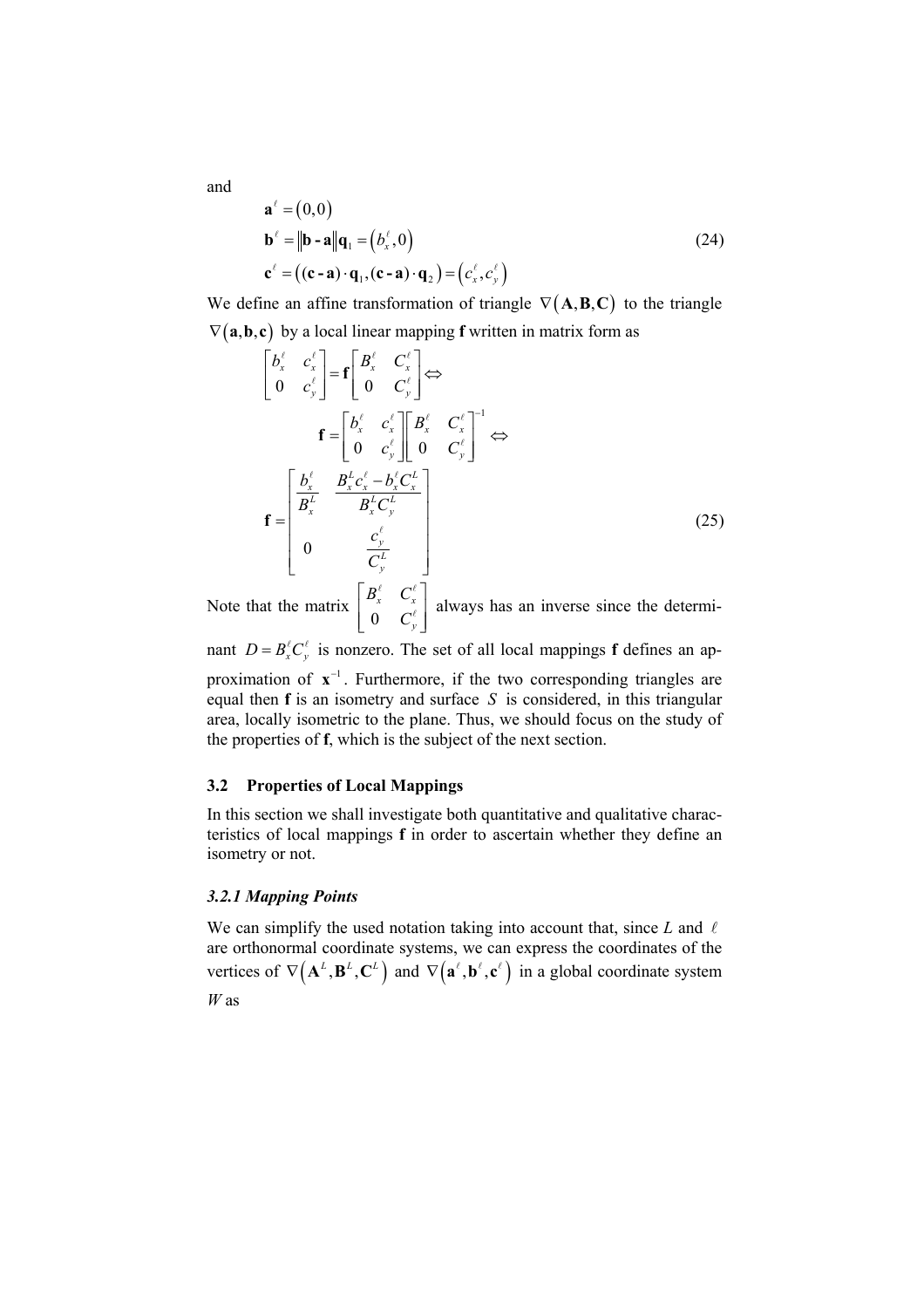$$
\mathbf{A}^W = (0,0) \qquad \mathbf{a}^W = (0,0)
$$
  
\n
$$
\mathbf{B}^W = (B_x^L, 0) \qquad \text{and} \quad \mathbf{b}^W = (b_x^{\ell}, 0)
$$
  
\n
$$
\mathbf{C}^W = (C_x^L, C_y^L) \qquad \mathbf{c}^W = (c_x^{\ell}, c_y^{\ell})
$$
\n(26)

In addition, we drop the use of superscripts and, in the rest of this section, we denote the triangle vertices of Eq.(26) as (**A**,**B**,**C**) and (**a**,**b**,**c**) respectively. This is illustrated in Fig.1.



**Fig. 1.** *The two corresponding triangles drawn in the global coordinate system W with unit vectors*  $\mathbf{i}=(1,0)$  *and*  $\mathbf{j}=(0,1)$ 

Let  $P=(X,Y)$  a point within triangle  $\nabla(A,B,C)$ . This point is mapped through **f** onto a point **p**=(x,y) within triangle  $\nabla$ (**a**,**b**,**c**) according to  $\mathbf{p} = \mathbf{fP}$ . If **f** is an isometry then the squared Euclidean-distance  $d^2$  between **p** and **P** should be zero. This distance is computed as follows

$$
\begin{bmatrix} x \\ y \end{bmatrix} = \mathbf{f} \begin{bmatrix} X \\ Y \end{bmatrix} \Leftrightarrow
$$
\n
$$
\begin{bmatrix} X \\ Y \end{bmatrix} = \mathbf{f}^{-1} \begin{bmatrix} x \\ y \end{bmatrix} \Leftrightarrow \begin{bmatrix} X \\ Y \end{bmatrix} - \begin{bmatrix} x \\ y \end{bmatrix} = \mathbf{f}^{-1} \begin{bmatrix} x \\ y \end{bmatrix} - \begin{bmatrix} x \\ y \end{bmatrix} \Leftrightarrow
$$
\n
$$
\begin{bmatrix} X - x \\ Y - y \end{bmatrix} = (\mathbf{f}^{-1} - \mathbf{I}) \begin{bmatrix} x \\ y \end{bmatrix}
$$
\n(27)

Then

$$
d^{2} = \begin{bmatrix} X - x & Y - y \end{bmatrix} \begin{bmatrix} X - x \\ Y - y \end{bmatrix} =
$$

$$
= \begin{bmatrix} x & y \end{bmatrix} (\mathbf{f}^{-1} - \mathbf{I})^{T} (\mathbf{f}^{-1} - \mathbf{I}) \begin{bmatrix} x \\ y \end{bmatrix} \Rightarrow
$$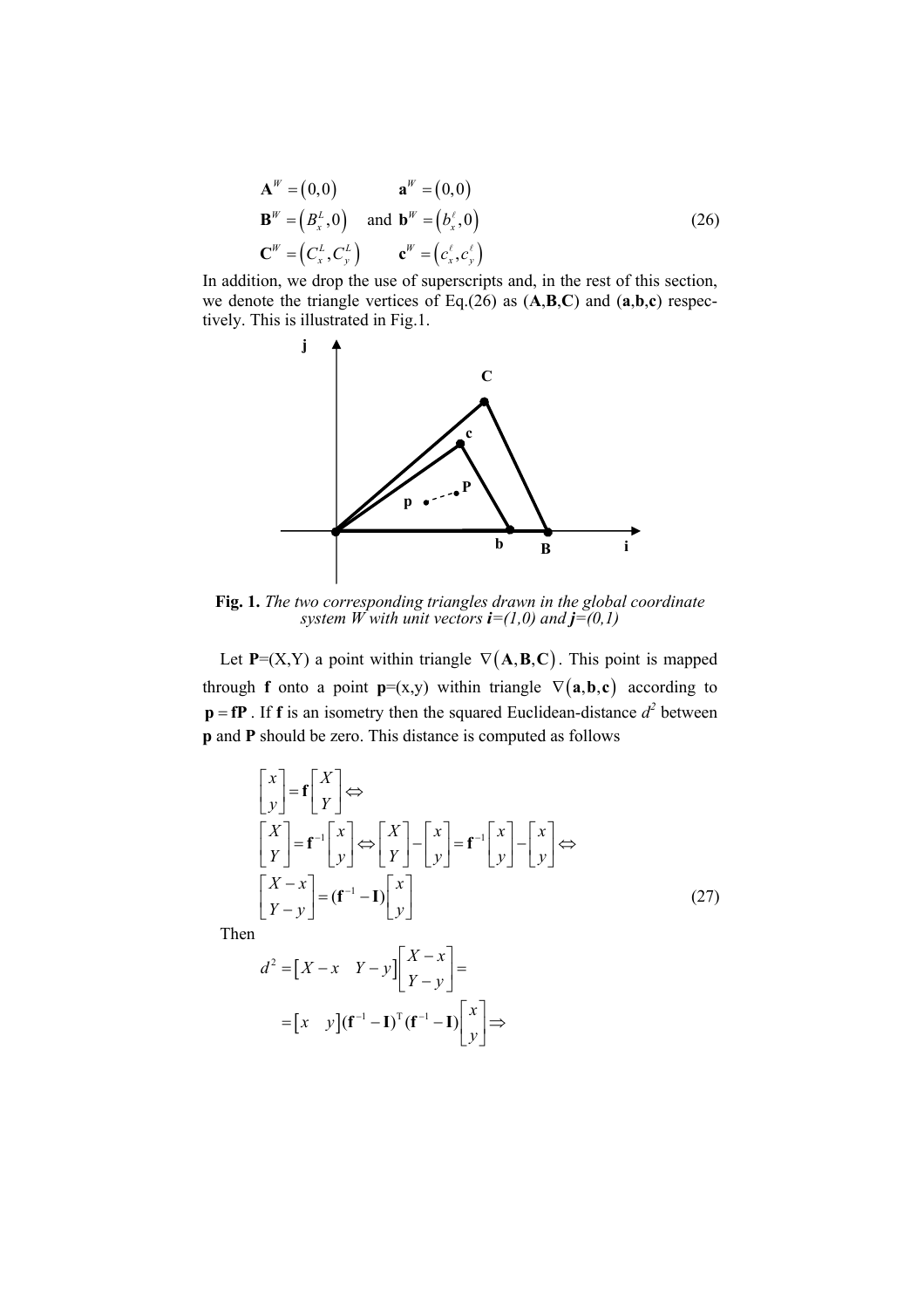$$
d^2 = \mathbf{p}^{\mathrm{T}} \mathbf{M} \mathbf{p} \tag{28}
$$

where  $M = (f^{-1} - I)^T (f^{-1} - I)$ . The scalar  $d^2$  expresses quantitatively the distortion caused by **f** regarding the mapping of **P** onto **p**. Furthermore, expanding Eq.(28) we find that the mapped point **p** belongs to an ellipse which can be computed according to the following theorem.

**Theorem 5.** Any point  $P=(X, Y)$  is mapped through **f** into a point  $p=(x, y)$ *which belongs to the ellipse* 

$$
(m_{11}-1)x^{2} + (m_{12}+m_{21})xy + (m_{22}-1)y^{2} + 2Xx + 2Yy - X^{2} - Y^{2} = 0
$$

where **M** =  $[m_{ij}]$  =  $(f^{-1} – I)^T(f^{-1} – I)$ , *i*, *j* = 1,2 ■

Now, we focus on estimating the error introduced by the mapping **f**. For this purpose, we apply **f** on a circle of unit radius centered at (0,0). This transformation will reveal more detailed characteristics of the distortion that **f** may cause if it is not an isometry.

Let us consider a circle  $\mathbf{X}_c(\omega) = (X_c(\omega), Y_c(\omega)) = (\cos \omega, \sin \omega)$  of unit radius with its center lying at the origin of the global system of reference. An arbitrarily circle point is mapped, through  $\mathbf{f} = \begin{bmatrix} f_{ij} \end{bmatrix}$ , to a point  $\mathbf{x}_c(\omega)$ which belongs to the ellipse,

$$
\begin{bmatrix} x_c(\omega) \\ y_c(\omega) \end{bmatrix} = \begin{bmatrix} f_{11} & f_{12} \\ 0 & f_{22} \end{bmatrix} \begin{bmatrix} X_c(\omega) \\ Y_c(\omega) \end{bmatrix} \Rightarrow
$$
  
\n
$$
x_c(\omega) = f_{11} \cos \omega + f_{12} \sin \omega
$$
  
\n
$$
y_c(\omega) = f_{22} \sin \omega
$$
 (29)

Then, the squared distance between the new point  $(x_c(\omega), y_c(\omega))$  and the origin is

$$
g(\omega) = x_c^2(\omega) + y_c^2(\omega) =
$$
  
=  $f_{11}^2 \cos^2 \omega + (f_{12}^2 + f_{22}^2) \sin^2 \omega + 2f_{11}f_{12} \cos \omega \sin \omega$  (30)

The angle at which the unit circle suffers the maximum or minimum deformation is computed at  $g'(\omega) = 0$  as

$$
\omega_1 = \frac{1}{2} \tan^{-1} \frac{2 f_{11} f_{12}}{f_{11}^2 - f_{12}^2 - f_{22}^2}
$$
 (31)

Substituting Eq.(31) into Eq.(30) the principal direction of the ellipse relative to the x-axis of the global system is given by

$$
\varphi = \tan^{-1}\left(\frac{y_c(\omega_1)}{x_c(\omega_1)}\right) \tag{32}
$$

The extension or shrinkage  $d<sub>p</sub>$  of the unit circle along this direction is

$$
d_p = \sqrt{x_c^2(\omega_1) + y_c^2(\omega_1)}.
$$
 (33)

In a similar fashion the second component of the extension is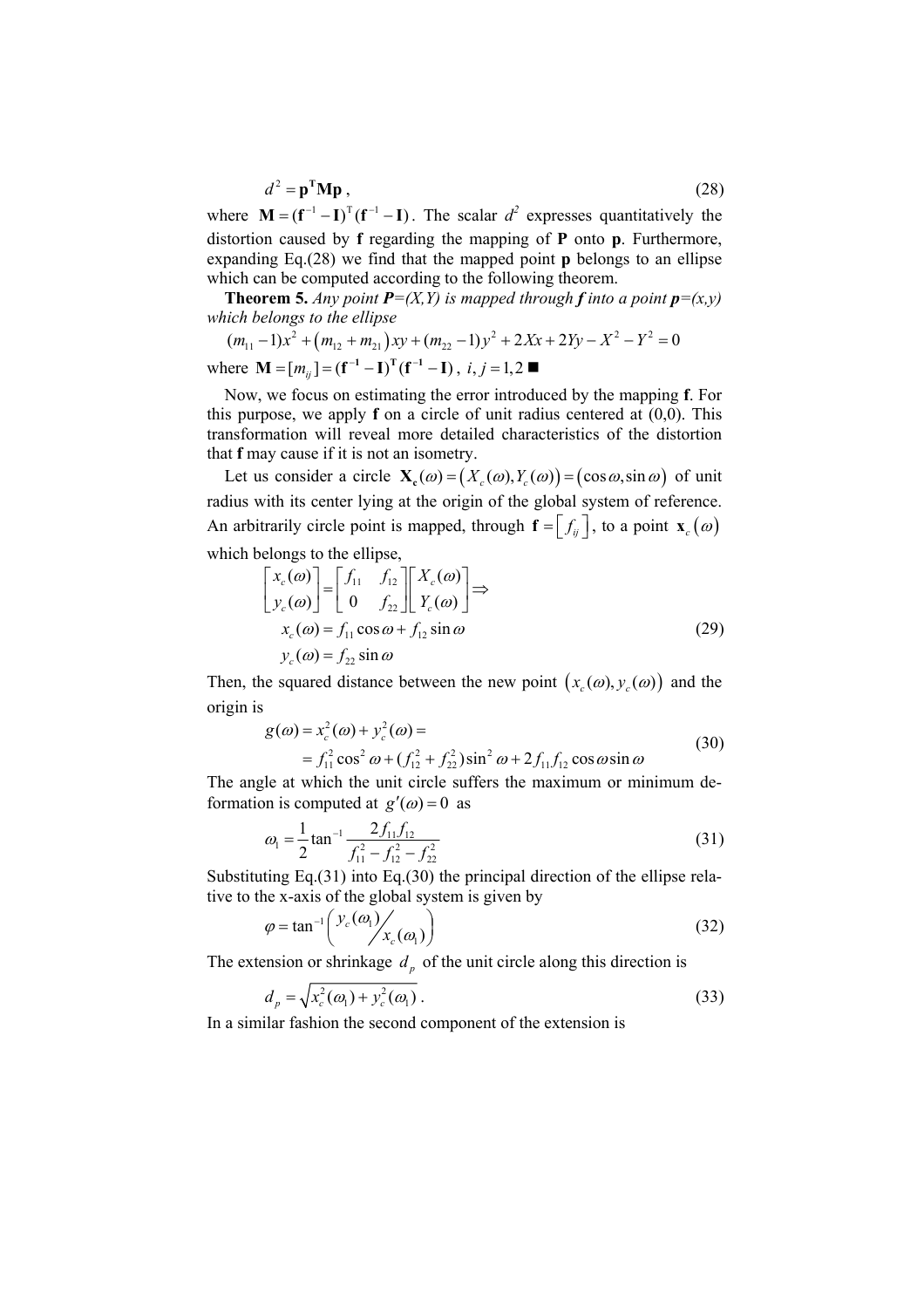$$
d_q = \sqrt{x_c^2(\omega_1 + \frac{\pi}{2}) + y_c^2(\omega_1 + \frac{\pi}{2})}
$$
 (34)

Having computed the lengths and the directions of the ellipse's axis, we can write the parametric equation of the ellipse as,

$$
x_e(u) = d_p \cos \varphi \cos u - d_q \sin \varphi \sin u
$$
  
\n
$$
y_e(u) = d_p \sin \varphi \cos u + d_q \cos \varphi \sin u
$$
,  $u \in [0, 2\pi]$  (35)

Based on the above analysis we can state the following theorem [2].

**Theorem 6***. A circle of unit radius is transformed through f into an ellipse with half axis lengths equal to*  $d_n$  *and*  $d_q$ *, respectively, and with its major axis inclined with an angle φ relative to the x-axis of the global system of reference.* 

**Remark 1.** *The ellipse components*  $d_p$  *and*  $d_q$  *can be also computed through the Singular Value Decomposition of f.* 

In other words, **f** can be expressed as a matrix product  $f = R(\theta) \Delta R(\phi)$ , where  $R(\phi)$  and  $R(\theta)$  express rotations while  $\Lambda$  is a diagonal matrix expressing the deformation along the two principal axis of the ellipse, i.e., 0 0 *p q d*  $=\begin{bmatrix} d_p & 0 \\ 0 & d_q \end{bmatrix}$  $\Lambda = \begin{bmatrix} a & b \\ c & d \end{bmatrix}$ . Thus,  $d_p$  and  $d_q$  are the square roots of

the eigenvalues of the positive matrix  $\mathbf{ff}^T$ .

**Remark 2.** *The mapping f is an isometry iff*  $d_p = 1$  *and*  $d_q = 1$ *.* 

**Remark 3.** *The determinant of the Jacobian of mapping f equals*  $d_p d_q$ *.* 

Obviously, a trivial case is when  $f = I_2$ .

#### *3.2.2 Measuring the Accuracy of Planar Developments*

Taking into account the set of mappings **f** which approximate  $\mathbf{x}^{-1}$ , we wish to derive meaningful indices measuring the metric distortion during the planar development of a doubly-curved surface.

**Homogeneity of distortion:** The distortion should be homogeneous throughout the surface in order to avoid rapid changes in local areas of the planar development. The ratio of the minimum over the maximum value of  $d_p$  and the corresponding ratio for  $d_q$  are good measures of the distortion variation in the first and second principal directions. The ratio of  $\min\{d_p d_q\}$  over  $\max\{d_p d_q\}$ , for all triangles, characterizes the homoge-

neity of the distortion along both principal directions, i.e.,

$$
h = \frac{\min\{d_p d_q\}}{\max\{d_p d_q\}}.
$$
\n(36)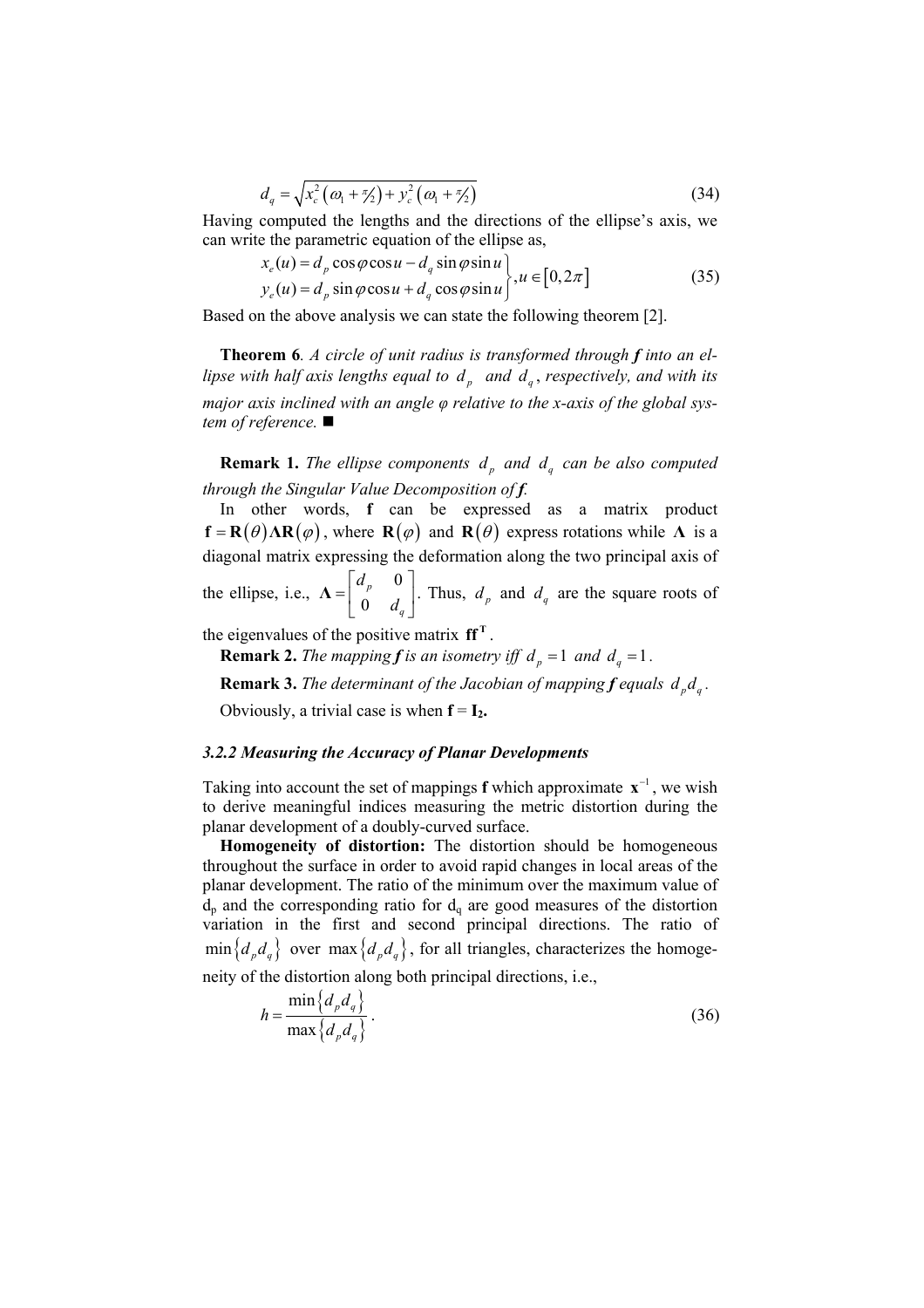Ideally, the value of *h* should be constant over the surface and close to the unit.

**Aspect ratio:** Aspect ratio should be preserved to avoid non-uniform stretching of the planar development. This distortion can be expressed as

$$
r = \frac{\min\{d_p\}}{\max\{d_q\}}\tag{37}
$$

for all the elements of **Φ**.

These indices may be used to measure the accuracy of a planar development of a doubly-curved surface both locally and globally. Such applications will be given later in this chapter.

# **4 Methods for Approximate Planar Development of Curved Surfaces**

The problem of flattening a curved surface onto a plane is important not only for manufacturing but also for the computer graphics community. In fact, the well known two-dimensional texture mapping technique is fundamentally equivalent to the planar development of three-dimensional surfaces. Thus, many attempts have been made to solve the problem of producing nearly isometric flat developments of curved surfaces both for manufacturing and texture mapping purposes. Most of these methods may be classified into three categories:

A. Methods based on the minimization of an objective function (usually called as *energy function*), assuming a degree of elasticity in the surface material.

B. Methods based on intrinsic differential-geometric properties of surfaces. These are usually employed when local accuracy in the planar development is of great importance, or when it is necessary to insert line cuttings.

C. Methods based on the approximation of the initial surface with developable surfaces which are isometrically unfolded onto the plane.

Current methods representing all categories are presented in the following subsections.

#### **4.1 Category A: Minimization of an Energy Function**

These methods employ objective functions measuring the ''difference'' between the planar development and the corresponding three-dimensional surface. In other words, these functions measure the energy needed for the planar development to be fitted onto the free-form surface or vice-versa. The closer to zero the objective-function's value is, the better planar development is obtained. Clearly, only for a developable surface the corresponding objective function may obtain a zero value. Minimization of the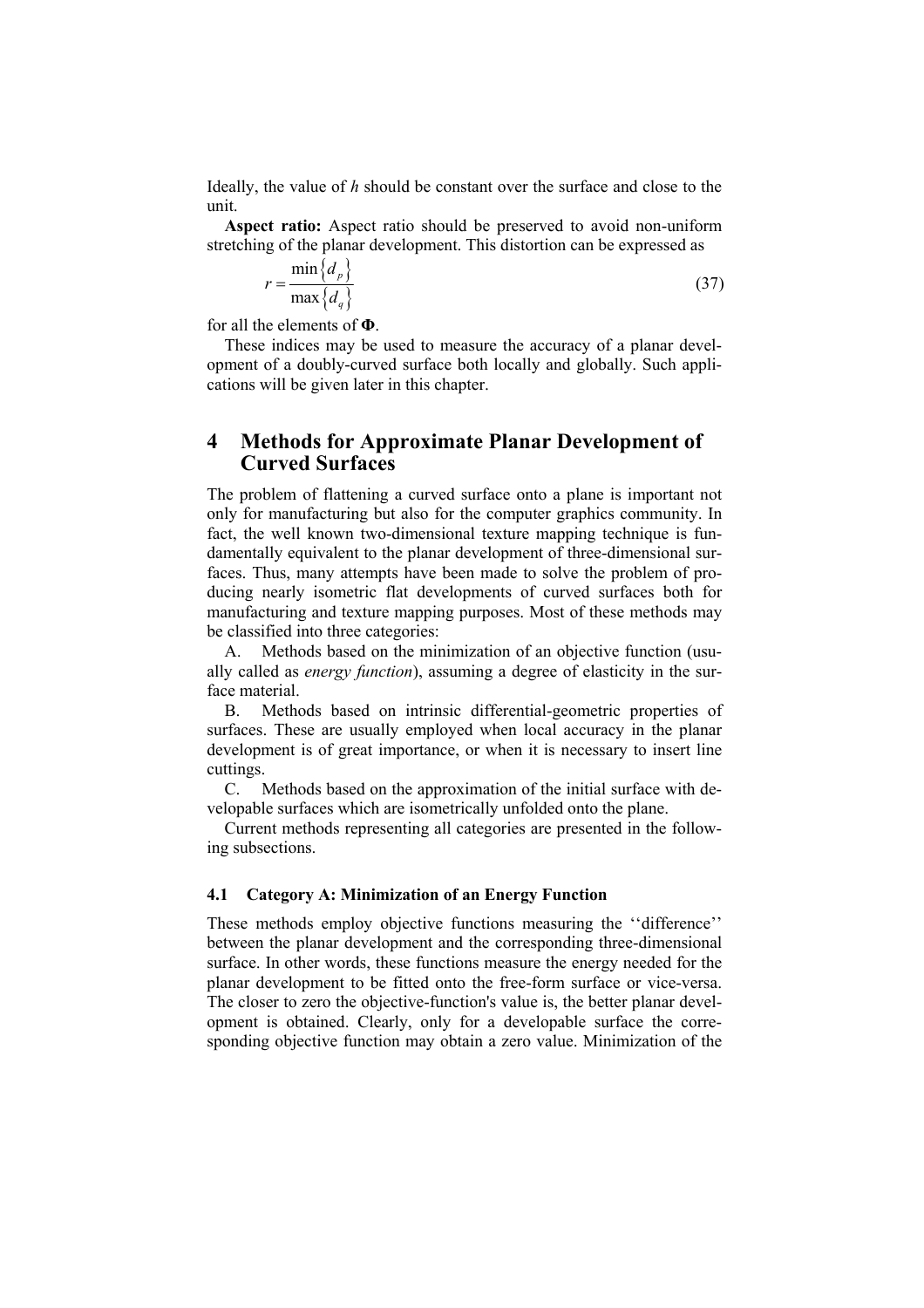objective function is usually achieved using a standard optimization method, e.g., an iterative technique.

Ma and Lin [30] were the first to present a flattening technique based on optimizing an objective function comparing the length of triangle edges of the surface mesh **Φ** with that of corresponding triangle edges in the planar mesh **φ.** Unfortunately, this method may produce triangles on the plane *P* with the wrong orientation, leading to a planar development with overlaps (see Fig. 2).



**Fig. 2.** *Example of applying the method of Ma and Lin to derive a planar development of a shoe last.* 



**Fig. 3.** *Using the method of Maillot et al., it is possible to derive a planar development of the shoe last of Fig. 2 without overlapping areas.* 

Maillot et al. [17] improve the previous method by using a new objective function, linearly combining an energy function comparing lengths with another one based on the difference of signed areas, which avoids definition of triangles with the wrong orientation. This is evident in the example of Fig. 3. An important disadvantage of both methods is that, in or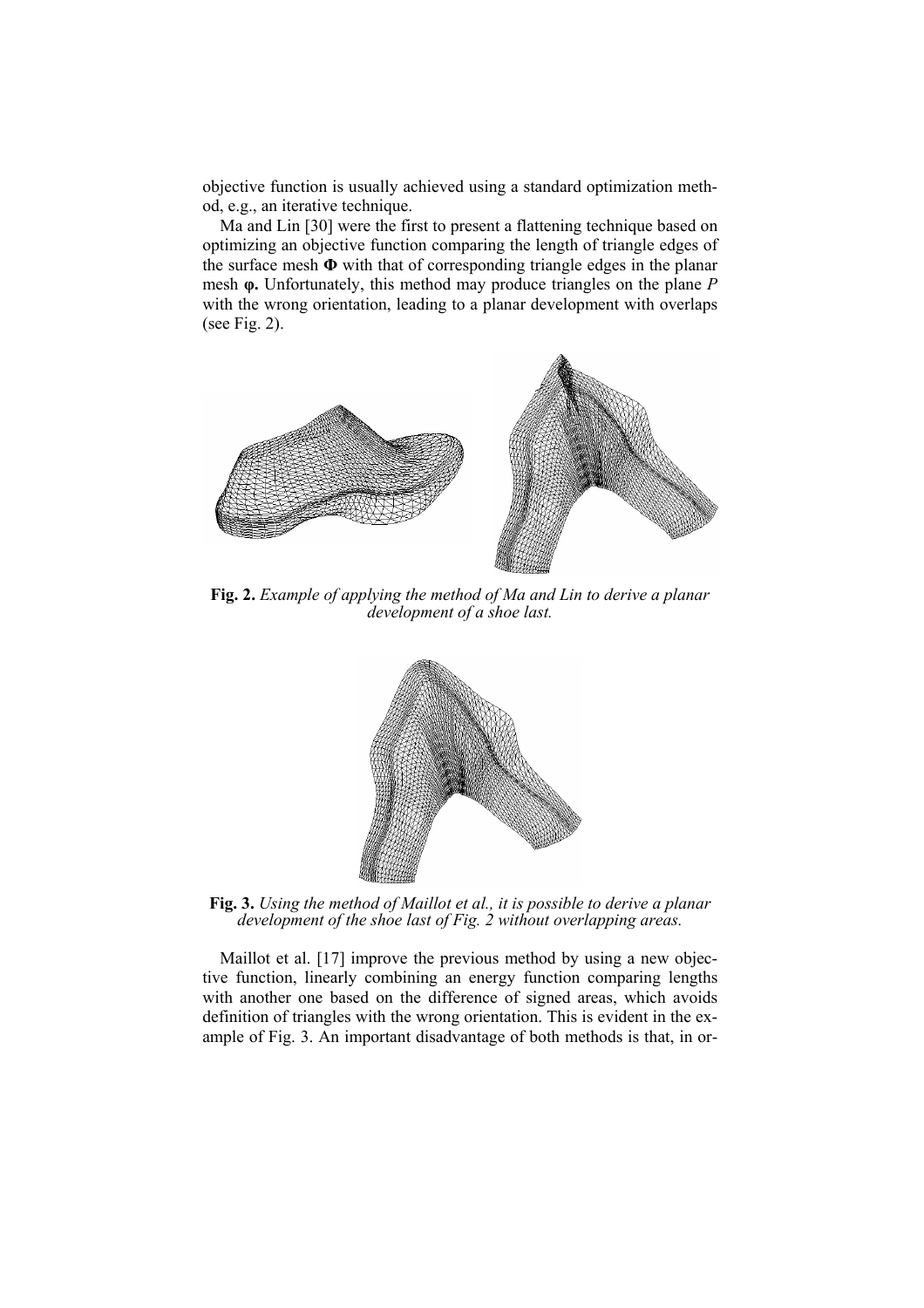der for them to converge, one must produce a good initial estimate of the planar development. Ma & Lin propose no solution for this problem, while Maillot et al. offer a technique not applicable to all surfaces.

Azariadis and Aspragathos [2] further improve the aforementioned method by modifying the area energy function and by giving a solution to the initial guess problem. They also introduce an algorithm for preserving, during the flattening process, either isoparametric curves [2] or arbitrary curves [3]. The usefulness of this property has been verified by using industrial examples. In [3], it is experimentally shown that if the mesh **Φ** approximates the curved surface with a sufficient accuracy then further refinement of **Φ** has almost no effect on the final result. However, estimation of the minimum size of the mesh **Φ,** sufficient for accurate planardevelopment, remains an open problem.

Employing the material properties of the initial curved-surface, Shimada & Tada [28,29] proceed to developing a method based on the theory of finite-elements to construct planar developments of arbitrary threedimensional surfaces. More specifically, these researchers propose an approximation based on solving a planar stress-problem using triangular elements. The related objective function is minimized using a particular iterative process instead of a classical optimization-algorithm. An important advantage of this method is that it does not usually require an accurate initial estimate of the solution to converge. However, the method may fail if the geometry of the surface is sufficiently complex or if overlaps appear in the planar development.

Another method is proposed by Bennis et al. [7], where a relaxation procedure is used for the homogeneous distribution of deformation of the geodesic-curvature error in the planar development. A limitation of this technique is its strong dependence on the surface parameterization and its initialization by specification of a surface parametric-curve which is mapped onto the plane. Regarding trimmed surfaces, this method often requires decomposing the initial surface into subparts of very simple geometry.

Yu et al.[14] present an algorithm for optimal development of a smooth continuous curved surface onto the plane. The development process is modeled using in-plane strain from the curved surface to its planar development. Minimization of strain in the planar development is achieved by solving a constrained nonlinear programming problem. Another approach [8, 9] formulates the planar development problem using a spring-mass system and calculating the strain energy released during flattening. These authors also use a color graph to indicate areas where cutting lines should be introduced to release more strain energy.

Sheffer and de Sturler [27] introduce a method based on the observation that a triangulated planar mesh is fully defined by the mesh angles up to global scaling, rotation, and translation. The authors formulate the parame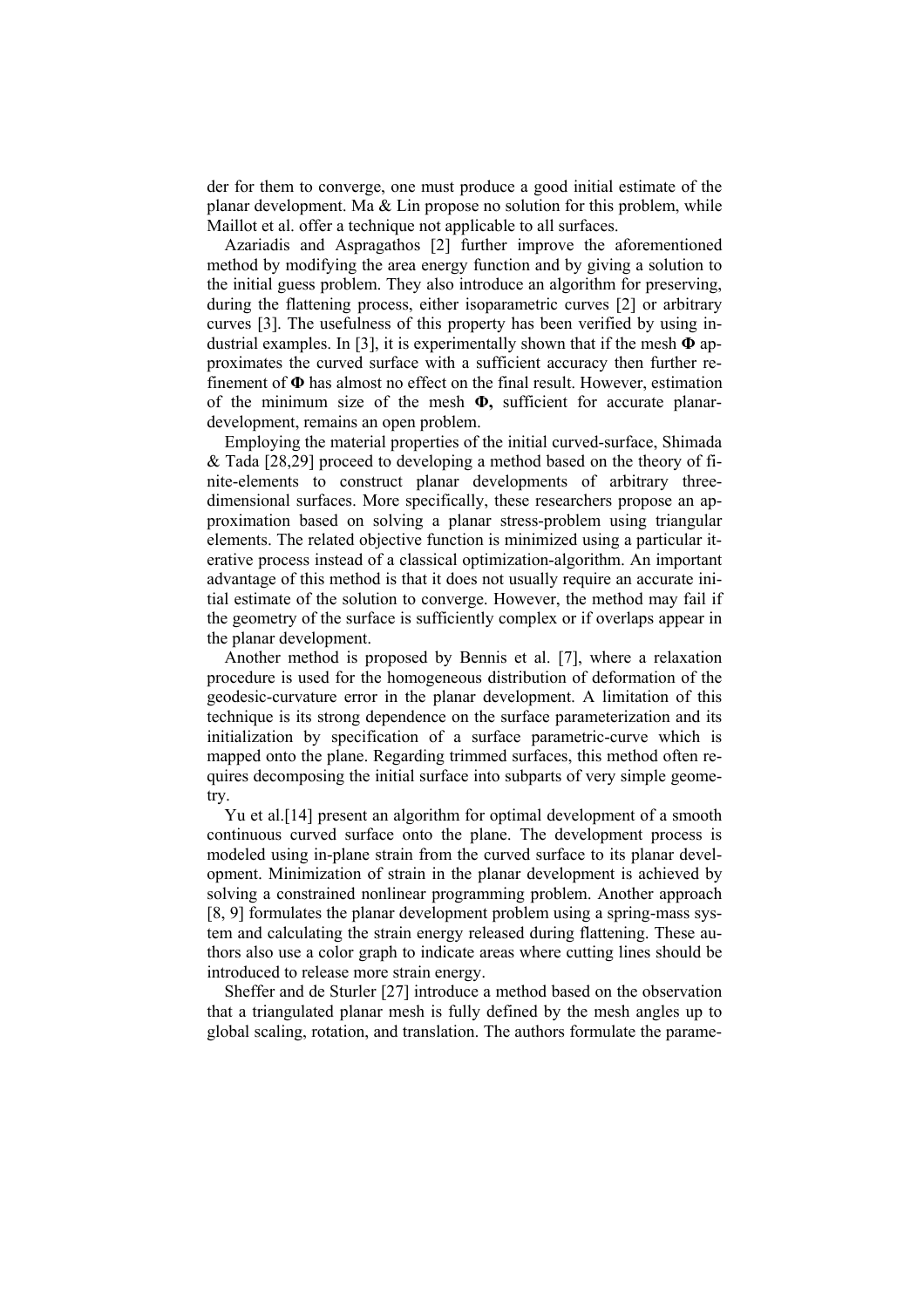terization problem in terms of the flat-mesh angles and solve it in the angle space. The method also involves constraints on angles defining a valid (continuous) planar mesh. The main part of the method is minimization of the angular distortion of the parameterization, subject to the above constraints. Recently, the authors enhanced their flattening technique by minimizing both angular distortion and linear distortion [27]. The authors claim that this revised method avoids foldovers in the derived planar development.

#### **4.2 Category B: Employing Intrinsic Differential-Geometric Properties of Surfaces**

This category includes flattening methods that use intrinsic differentialgeometric properties of surfaces like the Gaussian curvature or the geodesic curvature. Taking under consideration the characteristics of geodesic curves of a surface, Manning[22] develops a flattening method based also on an ''isometric tree'', i.e., a network of surface points connected to each other with edges. Eventually, this tree is projected onto a plane using an isometric mapping.

A method based on properties of the Gaussian curvature of a surface is proposed by Hinds et al.[15] aiming at planar developments for apparel design. More specifically, since clothing manufacturing requires that planar developments are free of foldovers, the authors focus on developing a flattening technique that fulfils this requirement and thus, almost always, produces developments with openings, called ''radial developments''. McCartney et al.[23] offer another method, aiming again at the clothing industry, which handles the insertion of darts and gussets by creating appropriate openings.

Parida and Mudur [24] deal with the special case of composite materials and propose a robust flattening technique based on constraints. Azariadis and Aspragathos [1] extend this method to a general-purpose surface flattening technique divided into three-stages. In the first stage, an adequate guide-strip is located on the triangulated surface. Using this guide-strip an initial planar development is derived by isometrically unfolding triangle strips onto the plane. At the final stage, foldovers and cuts are eliminated according to certain criteria. A more elaborated approach to the planar development refinement is introduced in [4] where a special genetic algorithm has been developed for global optimization under constrains.

Wolfson and Schwartz [12], and Schwartz, Shaw and Wolfson [11] used a special MDS (Multi-Dimensional Scaling) approach to flatten the curved surface using geodesic distances, and by minimizing the functional presented by Sammon in [16], which resembles the Stress-1 functional. Their method involves high computational complexity and therefore is not practical. Zigelman el al.[33] improved this method by introducing a new map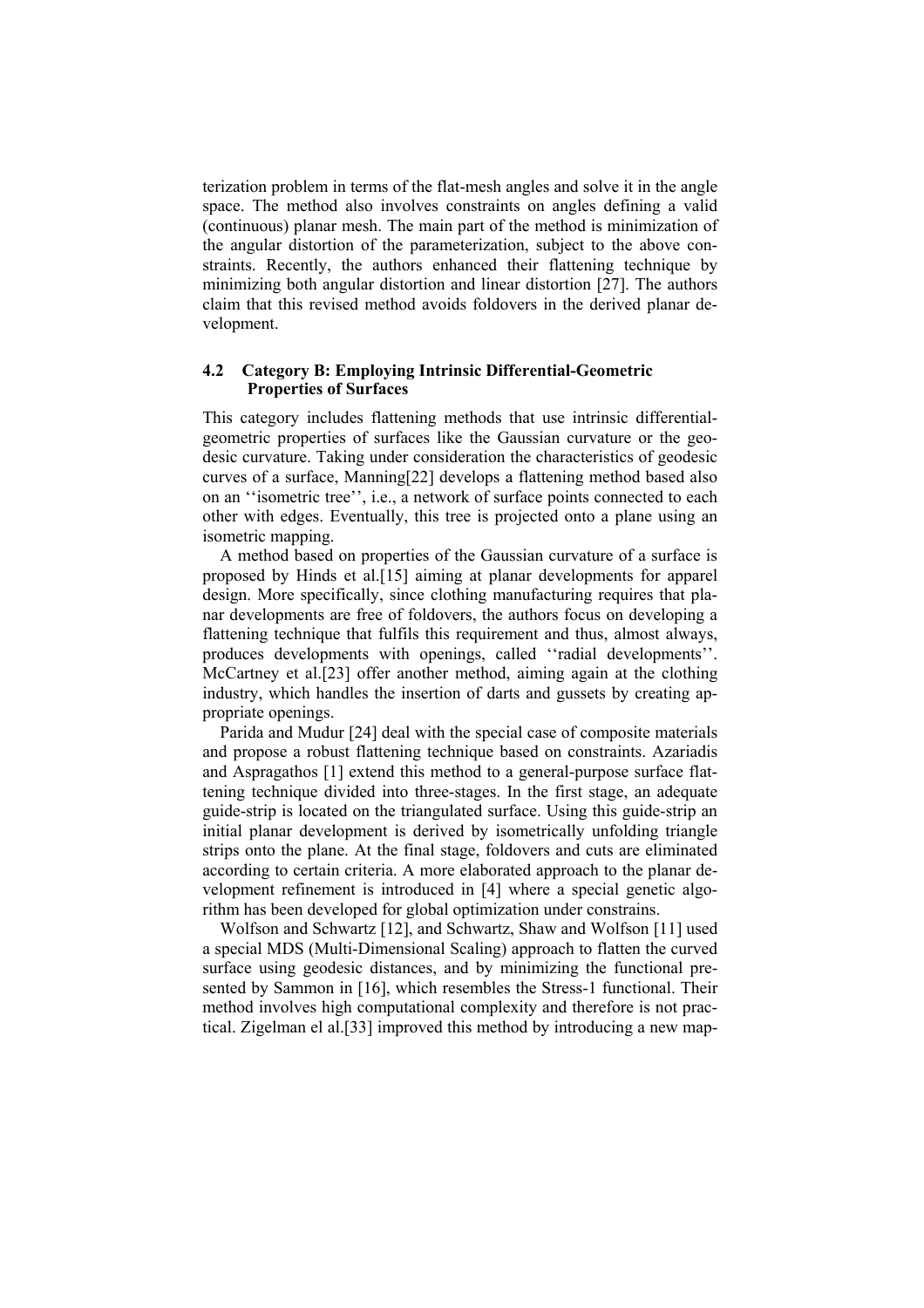ping method that preserves both the local and the global structure of the planar development, with minimal shearing effects.

#### **4.3 Category C: Approximation with Developable Surfaces**

These methods subdivide the initial three-dimensional surface into pieces, which are approximated with developable patches. These patches are defined by a one-parameter envelope of tangent planes, which intersect pairwise and define a line in the three-dimensional space. Thus, each plane is tangent to the constructed developable patch along this straight line, which is called ''generatrix''. Subdivision of the initial surface into such patches is performed so that the surface produced is at least  $C^0$  continuous.

A method for the construction of developable surfaces, along the lines of the above methodology, is proposed by Redont [25]. The user derives developable surfaces by specifying the orientation of the tangent plane along a geodesic. Clearly, this is not a practical method as it is very hard for any user to define appropriate orientation of the tangent planes so that the desirable developable surface is constructed.

Bodduluri and Ravani [5,6] develop a method for the design of developable surfaces based on the concept of duality between points and planes in the three-dimensional projective space, giving a new representation for developable surfaces in the context of ''plane geometry''. The developable surface is designed using control planes (which are dual to points). Fitting is performed employing existing techniques for curve design, like Bezier or B-spline fitting.

A simple method for the approximation of an arbitrary curved surface with developable patches is proposed in [13]. More specifically, the author adopts the approach that a developable surface may be represented as an appropriate ruled-surface. On the basis of a developability condition for ruled surfaces, a simple algorithm is proposed for subdividing a surface into a set of developable ruled-surfaces, within a given approximation error. The result of this algorithm is a  $C^0$  composite-surface consisting of developable surfaces.

Many techniques have appeared which face the problem of designing developable surfaces under specific conditions related to the nature of a particular problem. For example, Sundar and Varada [31] propose a method for calculating developments of ducts, whose surface is approximated with developable surfaces. Also, Hoschek [18] proposes a method for deriving approximately-developable surfaces from surfaces of revolution. Finally, Leopoldseder and Pottmann [20] present a method for designing/representing approximately-developable surfaces using conic segments. Although they deal with the problem using a new approach, based on the duality between points and planes in the Euclidean space, their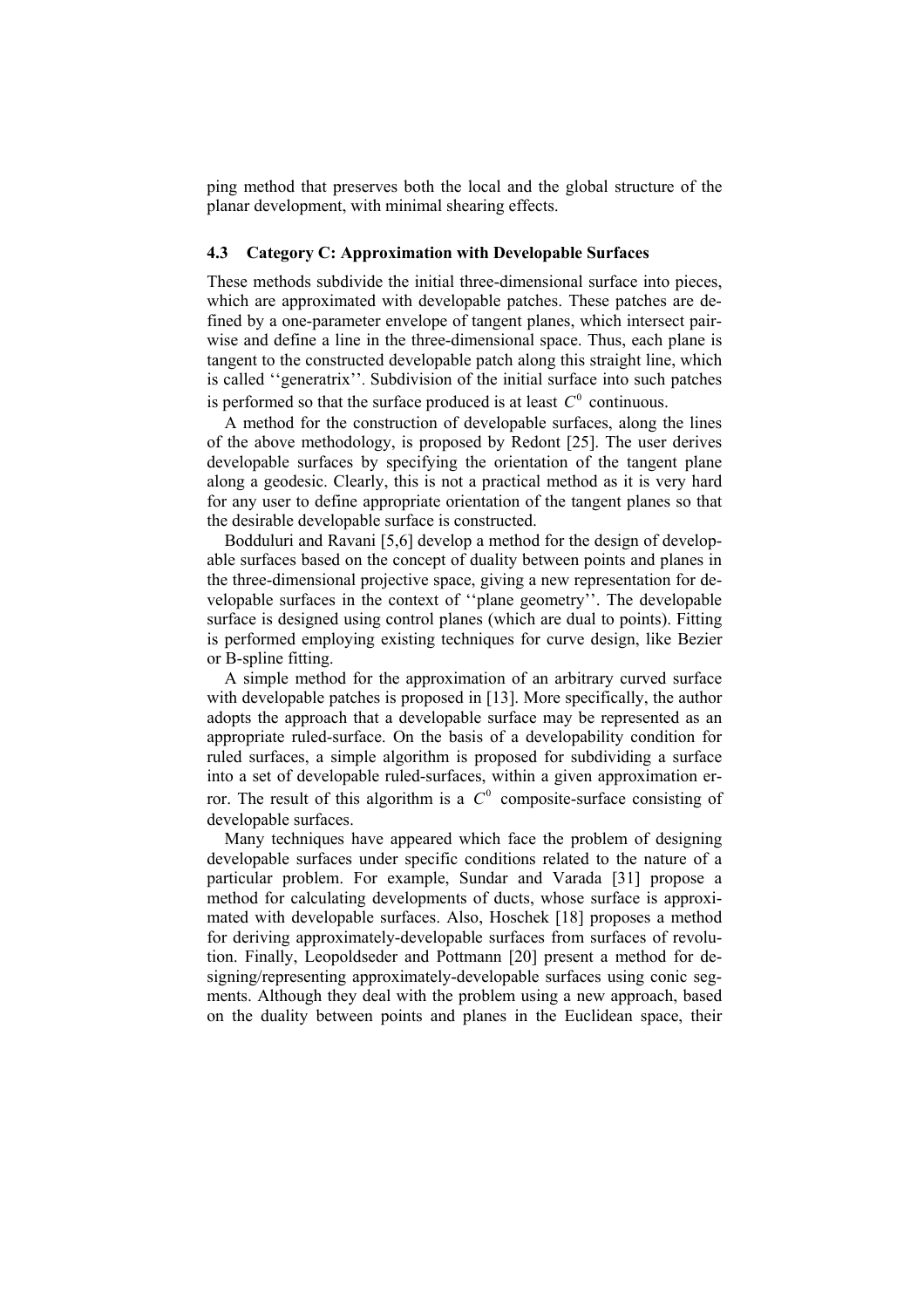method may be considered as an extension of that proposed by Redont [25].

# **5 Application and Evaluation of Current Methods**

We conclude this chapter by presenting a series of examples of planar developments of doubly-curved surfaces. First, let as briefly describe one of the most commonly used approaches for surface flattening based on an energy model.

#### **5.1 The modified length-area energy model**

One of the most commonly used energy models for deriving planar developments of doubly-curved surfaces is the one proposed by Ma[30] and latter extended by Mailot [17]. This energy function is actually a convex combination of two energy functionals expressing the metric distortion in terms of length and signed area

$$
E(\mathbf{x}) = aE_{length}(\mathbf{x}) + (1 - a)E_{area}(\mathbf{x})
$$
\n(38)

where  $0 \le a \le 1$ . The length functional is

$$
E_{length} = 2 \sum_{\mathbf{M}_{i} \in \mathbf{\Phi}} \sum_{\mathbf{M}_{j} \in \Omega_{i}} \frac{\left(\left\|\mathbf{m}_{i} - \mathbf{m}_{j}\right\|^{2} - \left\|\mathbf{M}_{i} - \mathbf{M}_{j}\right\|^{2}\right)^{2}}{\left\|\mathbf{M}_{i} - \mathbf{M}_{j}\right\|^{2}}
$$
(39)

where  $M_i$  and  $m_i$  are vertices of triangles of  $\Phi$  and  $\phi$ , respectively.  $\Omega_i$  is the set of vertices of all triangle edges of  $\Phi$  meeting at  $M_i$  ( $i \neq j$ ). The signed-area functional is

$$
E_{area} = \sum_{M_i \in \mathbf{O}} \sum_{(j,k) \in V_i} \frac{\left(\det(\mathbf{m}_i \mathbf{m}_j, \mathbf{m}_i \mathbf{m}_k) - \left\| \mathbf{M}_i \mathbf{M}_j \times \mathbf{M}_i \mathbf{M}_k \right\|\right)^2}{\left\| \mathbf{M}_i \mathbf{M}_j \times \mathbf{M}_i \mathbf{M}_k \right\|}
$$
(40)

where  $V_i = \{ \text{all pairs } (j, k) : (\mathbf{M}_i, \mathbf{M}_k) \text{ define a triangle in } \mathbf{\Phi} \}$  and

 $i \neq j \neq k$ . Eq.(40) has been proposed in [3] in order to express the area functional with respect to mesh vertices instead of mesh triangles as it was in [17]. This modification simplifies gradient computations. The value of  $\alpha$ is determined with respect to the complexity of the surface geometry. Usually a value around 0.5 produces acceptable results with no foldovers. However, for surfaces with high curvature areas smaller values are required.

#### **5.2 Examples**

In this section we compare the modified length-area energy (LAE) algorithm [3] with the FEA algorithm [28,29] using as first benchmark the de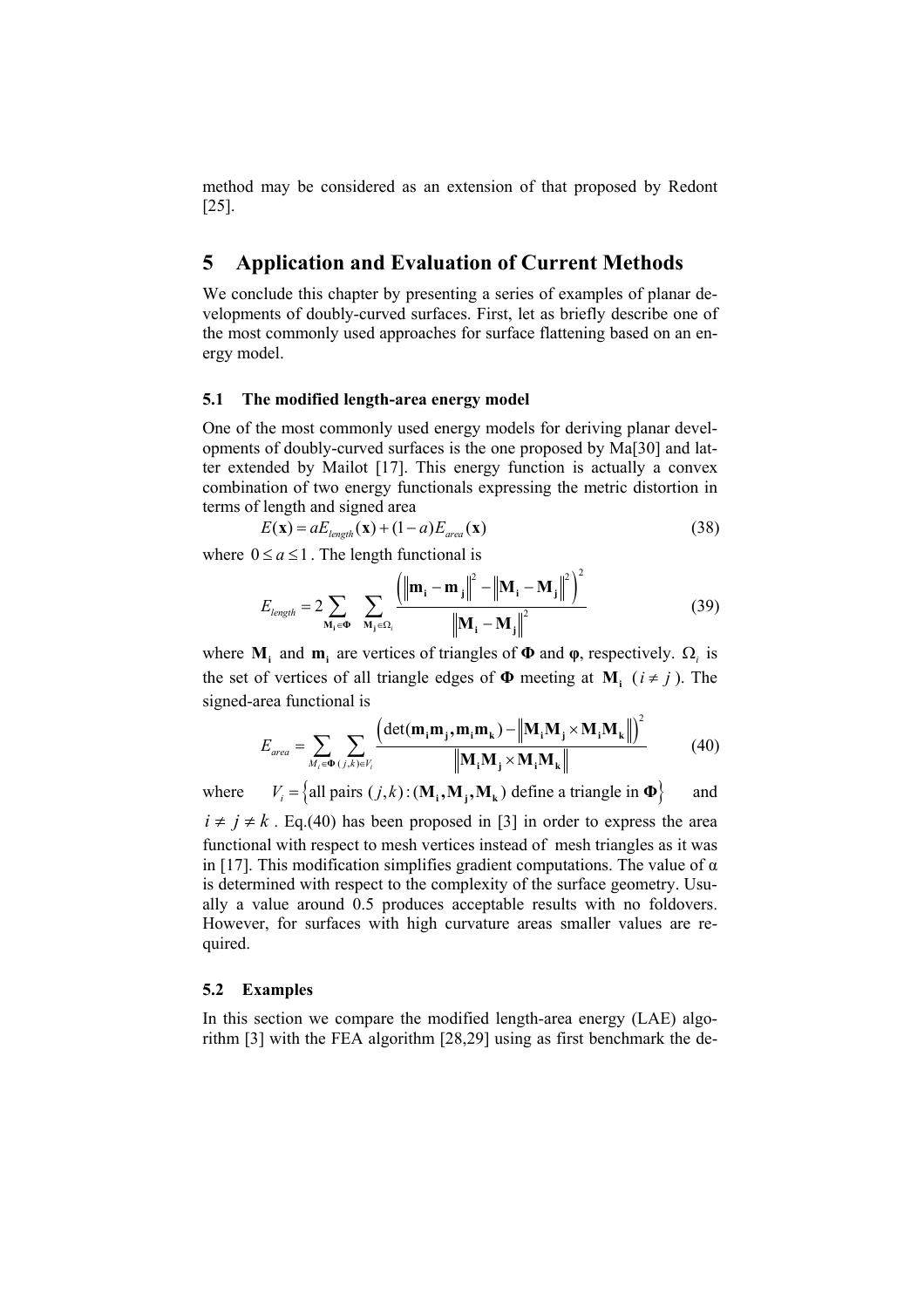velopment of the landscape shown in Fig.4, a significantly complex surface with high-curvature areas. This example is quite representative for texture mapping applications.



**Fig. 4.** *A landscape surface with high-curvature areas.* 

Due to the complex geometry we have to tune the parameter  $\alpha$  of Eq.(38) in order to avoid foldovers in the final planar development. A proper value for  $\alpha$  is found to be 0.2 (see Fig.5). On the other hand, the FEA method requires no tuning; it directly produces a planar development without overlapping regions (Fig.6). Both planar developments are filled with colors indicating the areas with low/high distortion. The darker the color, the higher the distortion is in the planar development. The distortion is measured by comparing the edge lengths of triangles in the surface to those in the planar development.



**Fig. 5.** *The planar development derived using the modified LAE model.*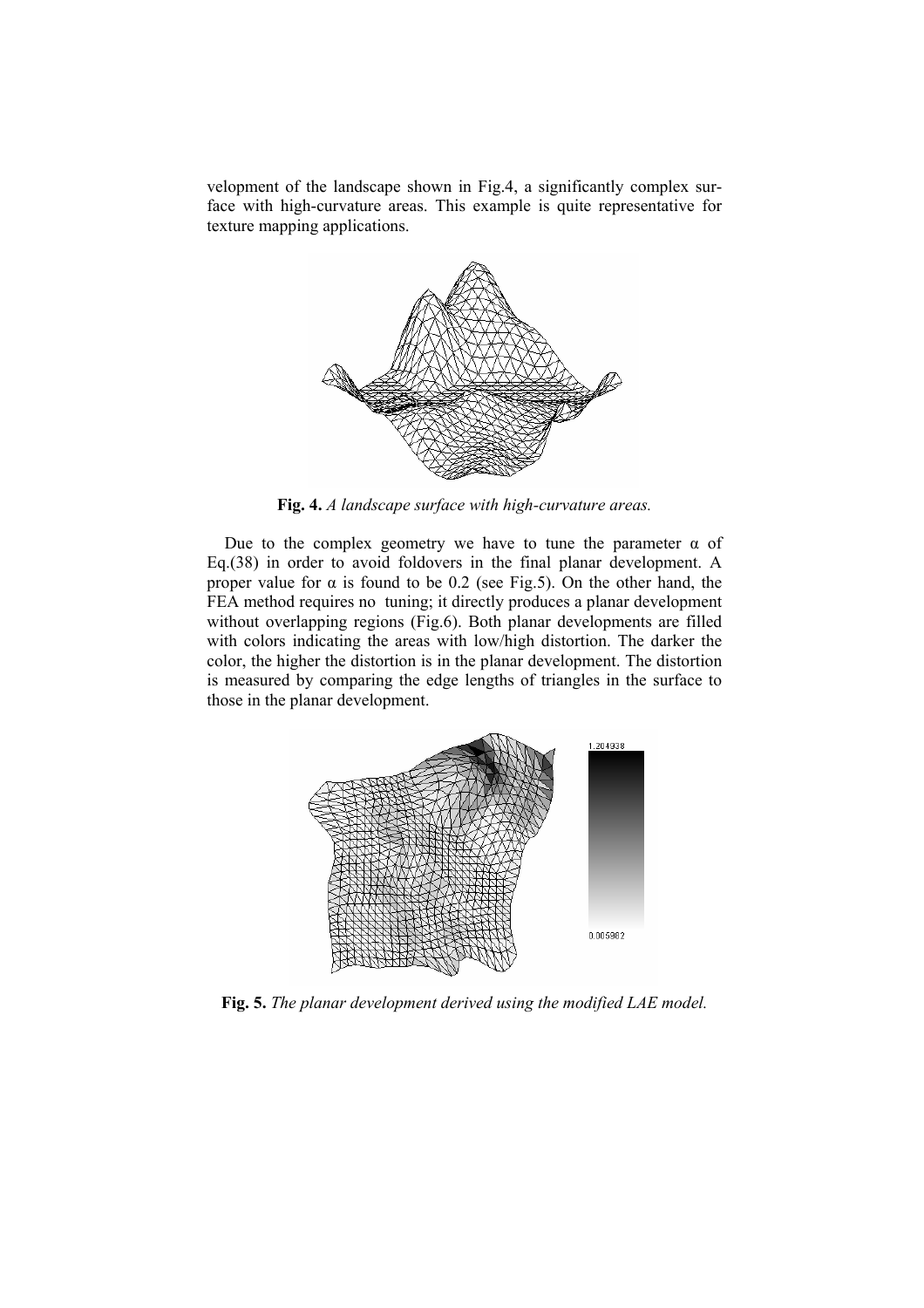

**Fig. 6.** *The planar development derived using the FEA flattening method.* 

| Flattening<br>Method / | Homogeneity<br>index along | Homogeneity<br>index along | Homogeneity<br>index | Aspect<br>ratio | Elapsed<br>time |
|------------------------|----------------------------|----------------------------|----------------------|-----------------|-----------------|
| Surface                | 1 <sup>st</sup> direction  | $2nd$ direction            | $\min d_p d_q$       | $\min d_p$      | (sec)           |
|                        | $\min d$                   | $\min d_a$                 | $\max d_n d_q$       | $\max d_a$      |                 |
|                        | $\max d_n$                 | max $d_a$                  |                      |                 |                 |
| LAE/                   | 0.216880                   | 0.266572                   | 0.344655             | 0.578145 3.365  |                 |
| Landscape              |                            |                            |                      |                 |                 |
| FEA/                   | 0.253818                   | 0.209432                   | 0.183896             | 0.485494        | 106.743         |
| Landscape              |                            |                            |                      |                 |                 |
| LAE/                   | 0.687047                   | 0.628918                   | 0.708005             | 0.871228        | 64 894          |
| Last                   |                            |                            |                      |                 |                 |
| FEA/                   | 0.667407                   | 0.698568                   | 0.741347             | 0.670895        | 6.209           |
| Last                   |                            |                            |                      |                 |                 |

**Table 1.** *Landscape and last examples: Analysis of planar developments.* 

Comparing the two planar developments reveals some important features: It is obvious that areas with higher distortion correspond to areas with higher curvature, as it was expected. Also, the planar development derived with the LAE model is significantly less distorted (around 1.47 times) than that obtained using FEA, which is apparent in the two color maps. An in depth analysis of the accuracy/quality of both planar developments, with respect to the indices introduced in this chapter, is presented in Table 1. The data in this table establish that the development based on the LAE model is better than that produced using the FEA method: The homogeneity index (Eq.(36)) for LAE is almost twice that of FEA. This is very important for applications like texture mapping where sudden changes in the image quality are easily noticed by the human eye.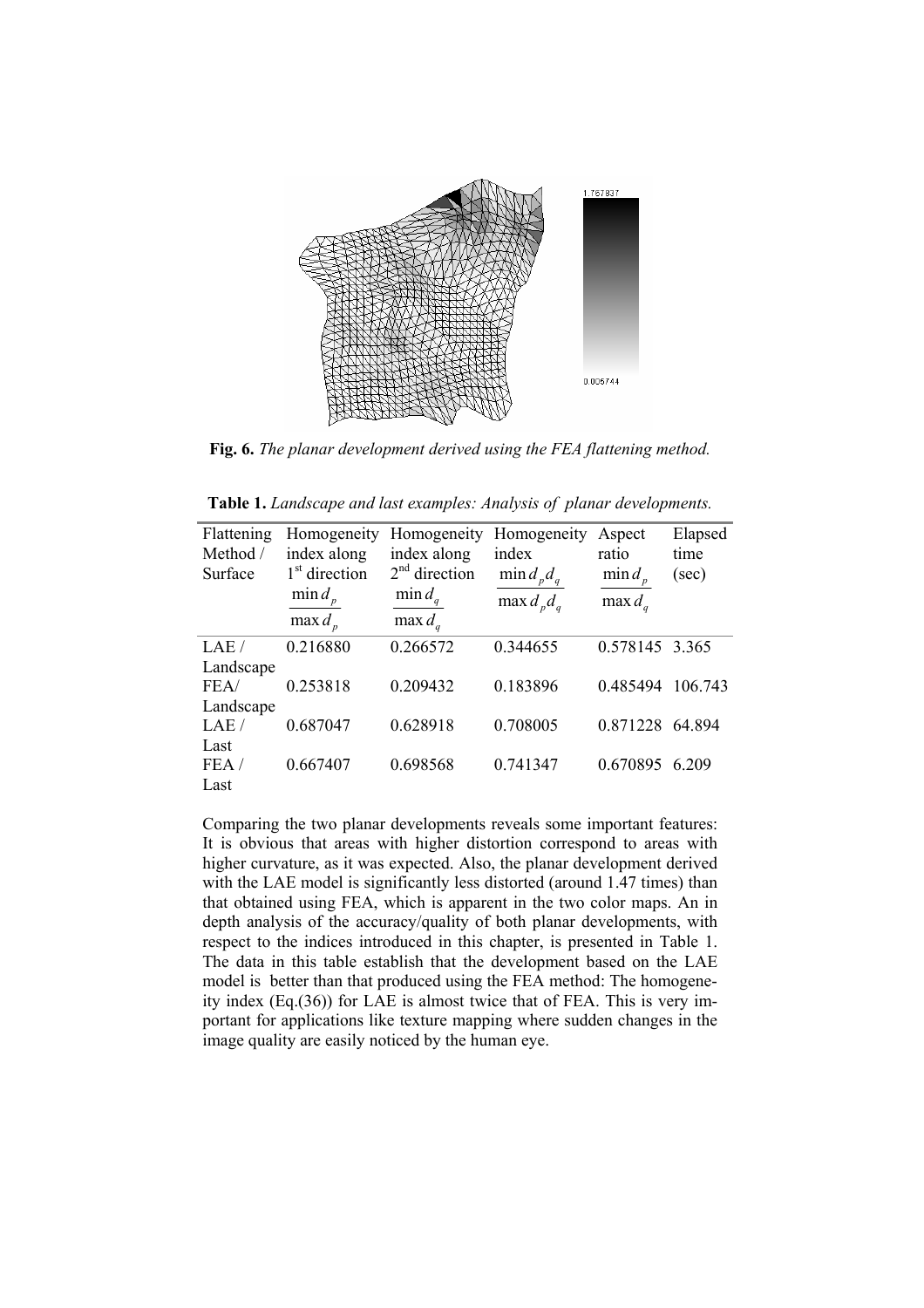

**Fig. 7.** *Planar development of a shoe last using the modified LAE model.* 



**Fig. 8.** *Planar development of a shoe last using the FEA method.* 

Figure 7 illustrates the distortion of the planar development of the shoe last derived using the LAE model. In this case, the metric distortion is much lower than the previous example, since the surface of the last does not present areas with high-curvature. The parameter α was set to the default value 0.5. The high homogeneity index *h* guarantees homogeneous distribution of the metric distortion within the area of the planar develop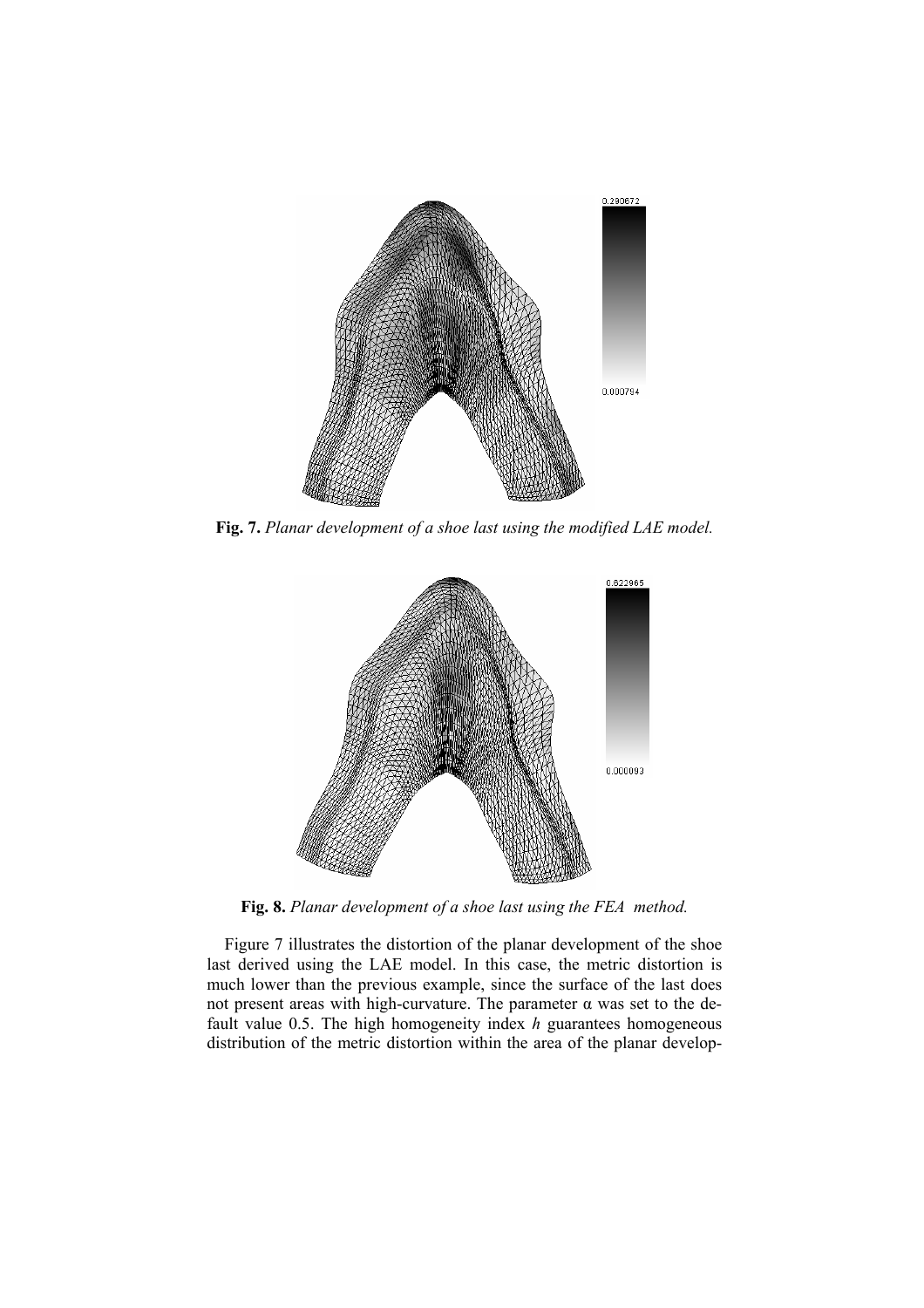ment. Figure 8, displays the corresponding planar development obtained using FEA. In this case, the distortion of the triangles is larger – more than twice that of the previous development. Also, the homogeneity index is not as high as that produced by LAE. However, in this case the execution time for FEA was significantly lower than the first example. This is due to two reasons: the algorithm required fewer iterations to achieve convergence, and the triangles order was carefully designed as to minimize the bandwidth of the global stiffness matrix.

# **6 Summary**

Classical Differential Geometry offers a host of results to analyze developability of free-form surfaces. However, none of these can be extended to the case of *digital surfaces*, i.e., surfaces defined approximately by a triangular mesh, replacing an exact analytic representation. Digital surface descriptions are gaining an increasing popularity as CAD/CAM and Computer Graphics applications are continuously shifting towards "digital modeling and processing". This chapter reviews related results from Differential Geometry and proceeds to developing quality control criteria for digital flattening (Section 3). Current flattening methods are analyzed in Section 4 and categorized on the basis of fundamental characteristics. Finally, in Section 5, two state-of-the-art methods for digital flattening are evaluated using realistic examples as well as the criteria/metrics of Section 3.

Although many flattening methods are constantly appearing, not much effort is directed towards "numerical quality control" of planar developments. The latter has been the focal point of this chapter, aiming at assisting practitioners in identifying the most appropriate method for each application.

# **References**

- 1. Azariadis P., Aspragathos N. (1997). Design of Plane Patterns of Doubly Curved Surfaces, Computer-Aided Design, 29(10), 675-685.
- 2. Azariadis P., Aspragathos N. (2000). On Using Planar Developments to Perform Texture Mapping on Arbitrarily Curved Surfaces, Computers & Graphics, 24, 539-554.
- 3. Azariadis P., Aspragathos N. (2001). Geodesic Curvature Preservation In Surface Flattening Through Constrained Global Optimization, Computer-Aided Design, **33**(8), 581-591.
- 4. Azariadis P., Nearchou A, Aspragathos N. (2002). An evolutionary algorithm for generating planar developments of arbitrarily curved surfaces, Computers in Industry, **47**(3), 357-368.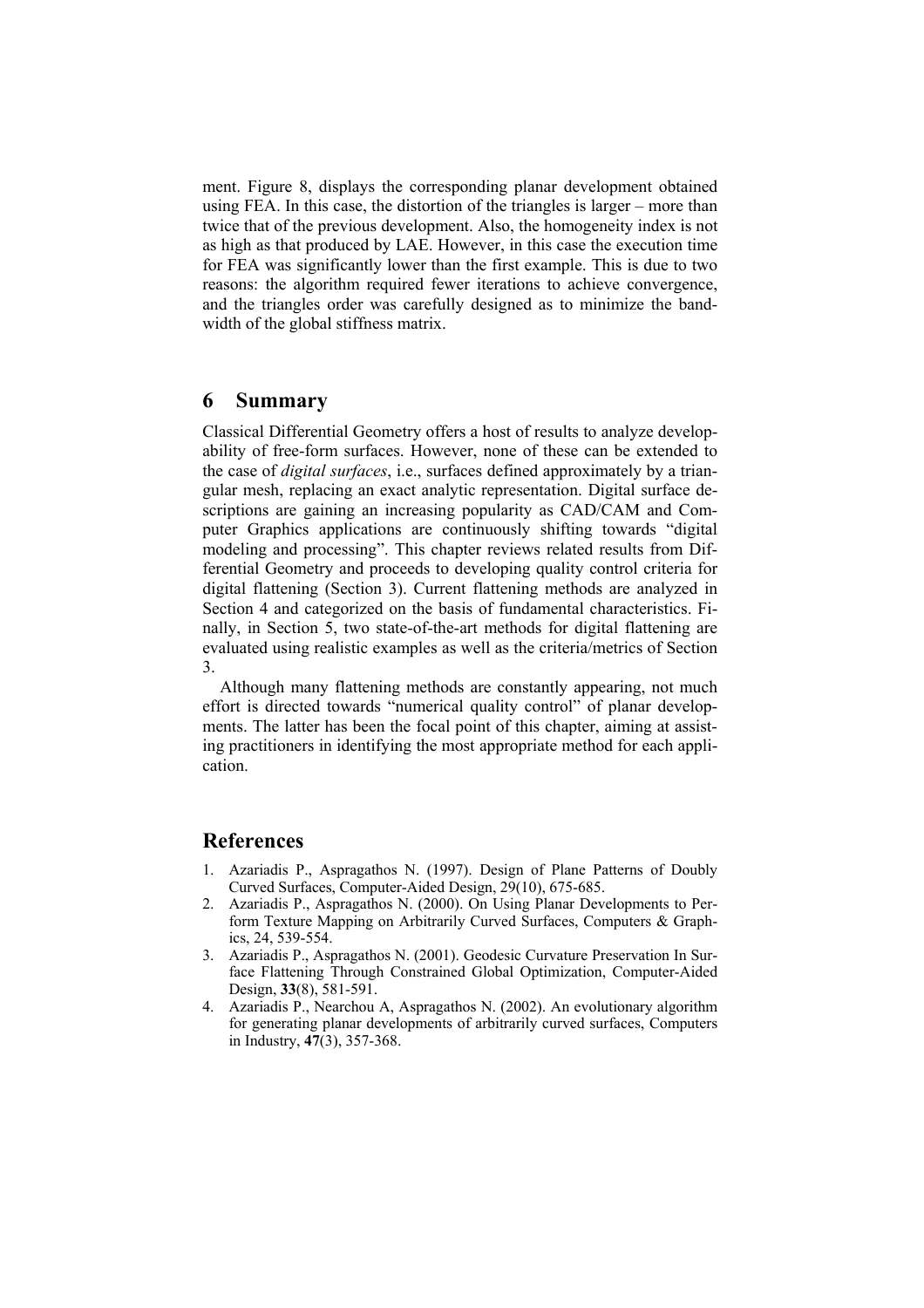- 5. Bodduluri R M C, Ravani B. (1993). Design of Developable Surfaces Using Duality Between Plane and Point Geometries, Computer-Aided Design, **25**(10), 621-632.
- 6. Bodduluri R M C, Ravani B. (1994), Geometric Design and Fabrication of Developable Bezier and B-spline Surfaces, Transactions of the ASME, Journal of Mechanical Design, Vol. 116/1043.
- 7. Chakib Bennis, Jean-Marc Vezien, Gerald Iglesias (1991). Piecewise Surface Flattening for Non-Distorted Texture Mapping, Computer Graphics, **25**(4), 237-246.
- 8. Charlie C.L. Wang, Shiang-Fong Chen, Matthew M.F. Yuen. (2001). Surface flattening for the fashion industry: a generic approach using spring-mass system, Computers in Industry 1548, 1-10.
- 9. Charlie C.L. Wang, Shiang-Fong Chen, Matthew M.F. Yuen. (2002). Surface flattening based on energy model, Computer-Aided Design, **34**, 823-833.
- 10. Do Carmo Manfredo (1976). Differential Geometry of Curves and Surfaces. Pren-tice-Hall, Englewood Cliffs, New Jersey.
- 11. E. L. Schwartz, A. Shaw, and E. Wolfson (1989). A numerical solution to the generalized mapmaker's problem: Flattening nonconvex polyhedral surfaces. IEEE Trans. on Pattern Analysis and Machine Intelligence, **11**(9), 1005-1008
- 12. E. Wolfson and E. L. Schwartz. (1989). Computing minimal distances on polyhedral surfaces. IEEE Trans. on Pattern Analysis and Machine Intelligence, **11**(9), 1001-1005.
- 13. Gershon Elber (1995). Model Fabrication Using Surface Layout Projection, Computer-Aided Design, **27**(4), 283-291.
- 14. Guoxin Yu, Nicholas M. Patrikalakis, Takashi Maekawa (2000). Optimal development of doubly curved surfaces, Computer Aided Geometric Design, **17**, 545-577.
- 15. Hinds B K, McCartney L, G Woods (1991). Pattern Development for 3D Surfaces, Computer-Aided Design, **23**(8), 583-592.
- 16. J. W. Sammon (1969). A nonlinear mapping for data structure analysis. IEEE Transactions on Computers, **18**(5), 401-409
- 17. Jerome Maillot, Hussein Yahia, Anne Verroust (1993). Interactive Texture Mapping, Proc. SIGGRAPH 93, Anaheim, California, 27-34 (1-6 August 1993).
- 18. Josef Hoschek (1998). Approximation of Surfaces of Revolution by Developable Surfaces, Computer-Aided Design, **30**(10), 757-763
- 19. Karger, A., Novak, J. (1985). Space Kinematics and Lie Groups, Gordon & Breach Science Publishers
- 20. Leopoldseder, S., Pottmann, H., Approximation of Developable Surfaces With Cone Spline Surfaces, Computer-Aided Design, **30**(7), 571-582
- 21. Lipschutz, M.M. (1969). Differential Geometry, McGraw-Hill, USA
- 22. Manning J R (1980). Computerized Pattern Cutting, Computer-Aided Design, **12**(1), 43-47.
- 23. McCartney, J., Hinds, B.K., Seow, B.L.(1999), The Flattening of triangulated Surfaces Incorporating Darts and Gussets, Computer-Aided Design, 31, 249- 260.
- 24. Parida, L., Mudur, S.P. (1993), Constraint-Satisfying Planar Development of Complex Surfaces, Computer-Aided Design, **25**(4), 225-232
- 25. Redont P.(1989), Representation and Deformation of Developable Surfaces, Computer-Aided Design, **21**(1), 13-20